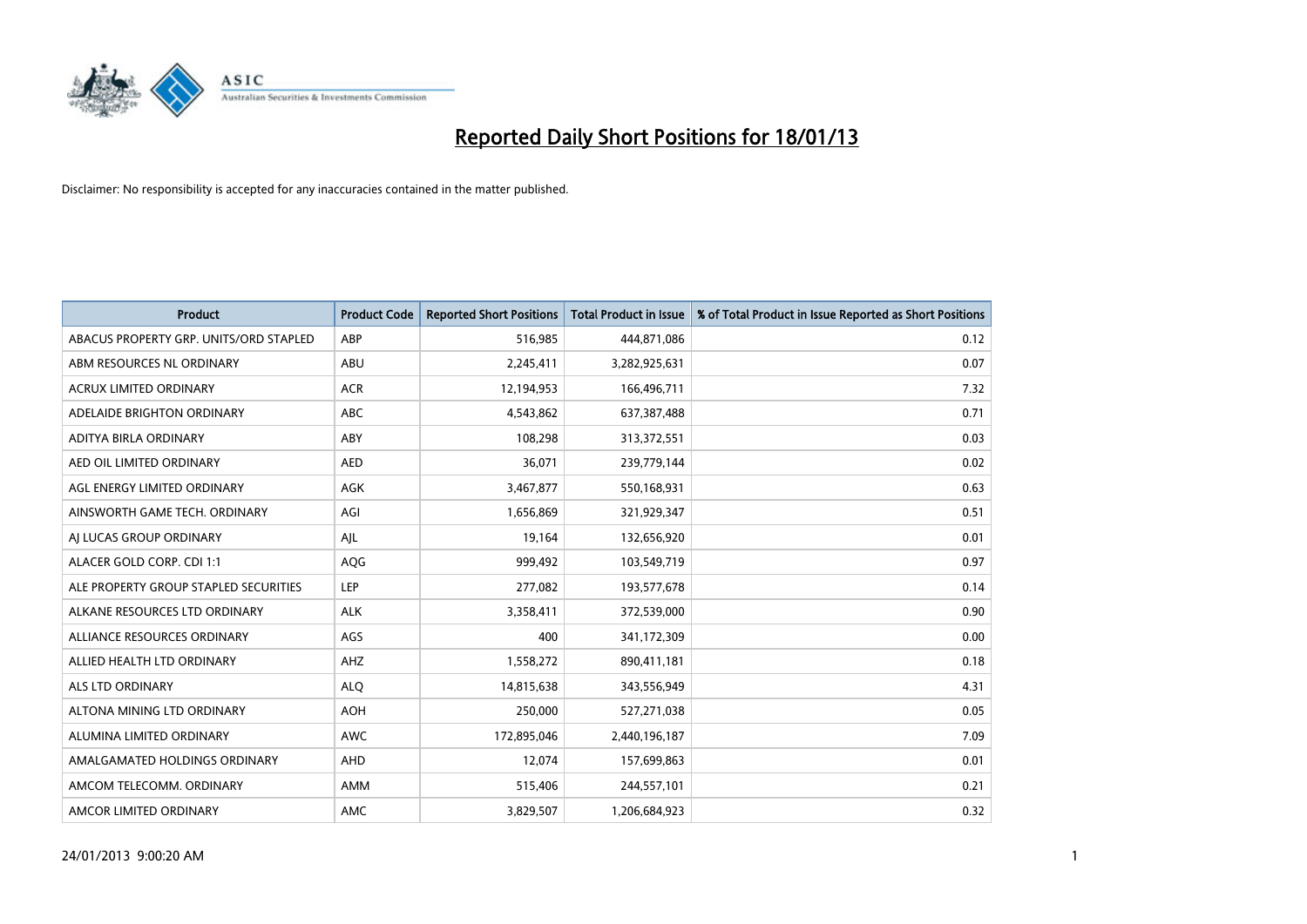

| <b>Product</b>                          | <b>Product Code</b> | <b>Reported Short Positions</b> | <b>Total Product in Issue</b> | % of Total Product in Issue Reported as Short Positions |
|-----------------------------------------|---------------------|---------------------------------|-------------------------------|---------------------------------------------------------|
| AMP LIMITED ORDINARY                    | AMP                 | 8,672,395                       | 2,930,423,546                 | 0.30                                                    |
| AMPELLA MINING ORDINARY                 | <b>AMX</b>          | 3,842,520                       | 247,500,493                   | 1.55                                                    |
| ANGLOGOLD ASHANTI CDI 5:1               | AGG                 | 500                             | 89,207,765                    | 0.00                                                    |
| ANSELL LIMITED ORDINARY                 | <b>ANN</b>          | 3,446,065                       | 130,768,652                   | 2.64                                                    |
| ANTARES ENERGY LTD ORDINARY             | <b>AZZ</b>          | 546,310                         | 257,000,000                   | 0.21                                                    |
| ANZ BANKING GRP LTD ORDINARY            | ANZ                 | 4,973,711                       | 2,743,592,752                 | 0.18                                                    |
| APA GROUP STAPLED SECURITIES            | <b>APA</b>          | 6,064,738                       | 827,350,325                   | 0.73                                                    |
| APN NEWS & MEDIA ORDINARY               | <b>APN</b>          | 17,314,634                      | 661,526,586                   | 2.62                                                    |
| AQUARIUS PLATINUM. ORDINARY             | <b>AQP</b>          | 14,038,049                      | 486,851,336                   | 2.88                                                    |
| AQUILA RESOURCES ORDINARY               | <b>AQA</b>          | 8,881,349                       | 411,804,442                   | 2.16                                                    |
| ARAFURA RESOURCE LTD ORDINARY           | <b>ARU</b>          | 407,688                         | 441,270,644                   | 0.09                                                    |
| ARB CORPORATION ORDINARY                | <b>ARP</b>          | 69,598                          | 72,481,302                    | 0.10                                                    |
| ARDENT LEISURE GROUP STAPLED SECURITIES | AAD                 | 2,931,605                       | 397,774,513                   | 0.74                                                    |
| ARGO INVESTMENTS ORDINARY               | ARG                 | 315                             | 628,781,353                   | 0.00                                                    |
| ARISTOCRAT LEISURE ORDINARY             | <b>ALL</b>          | 12,734,666                      | 551,418,047                   | 2.31                                                    |
| ARRIUM LTD ORDINARY                     | ARI                 | 4,892,068                       | 1,351,527,328                 | 0.36                                                    |
| ASCIANO LIMITED ORDINARY                | <b>AIO</b>          | 6,542,580                       | 975,385,664                   | 0.67                                                    |
| ASG GROUP LIMITED ORDINARY              | <b>ASZ</b>          | 1,687,079                       | 206,720,839                   | 0.82                                                    |
| ASIA PACIFIC DATA 61C PAID, 39C UNPAID  | <b>AIDCA</b>        | 150,000                         | 115,000,100                   | 0.13                                                    |
| ASPEN GROUP ORD/UNITS STAPLED           | <b>APZ</b>          | 59,698                          | 1,197,188,521                 | 0.00                                                    |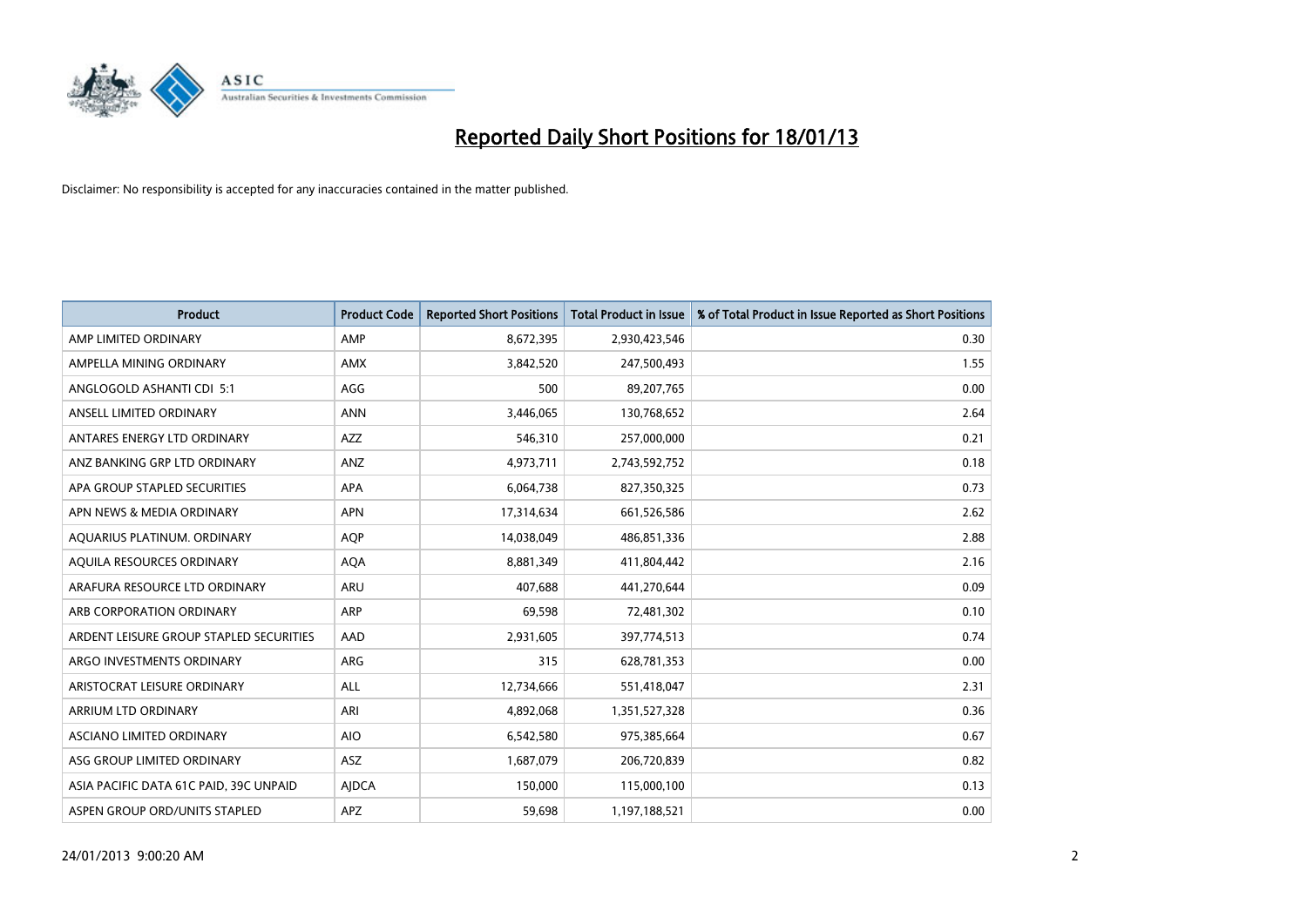

| <b>Product</b>                            | <b>Product Code</b> | <b>Reported Short Positions</b> | <b>Total Product in Issue</b> | % of Total Product in Issue Reported as Short Positions |
|-------------------------------------------|---------------------|---------------------------------|-------------------------------|---------------------------------------------------------|
| ASPIRE MINING LTD ORDINARY                | <b>AKM</b>          | 34,557                          | 620,594,556                   | 0.01                                                    |
| ASTRO JAP PROP GROUP STAPLED US PROHIBIT. | AJA                 | 1,086,478                       | 58,445,002                    | 1.86                                                    |
| ASX LIMITED ORDINARY                      | <b>ASX</b>          | 4,169,718                       | 175,136,729                   | 2.38                                                    |
| ATLAS IRON LIMITED ORDINARY               | AGO                 | 17,042,925                      | 909,718,409                   | 1.87                                                    |
| AURIZON HOLDINGS LTD ORDINARY             | <b>AZI</b>          | 14,915,079                      | 2,137,284,503                 | 0.70                                                    |
| <b>AURORA OIL &amp; GAS ORDINARY</b>      | <b>AUT</b>          | 8,181,292                       | 447,885,778                   | 1.83                                                    |
| AUSDRILL LIMITED ORDINARY                 | <b>ASL</b>          | 6,321,936                       | 309,451,963                   | 2.04                                                    |
| AUSENCO LIMITED ORDINARY                  | AAX                 | 1,044,227                       | 123,527,574                   | 0.85                                                    |
| <b>AUSTAL LIMITED ORDINARY</b>            | ASB                 | 2,976,499                       | 346,007,639                   | 0.86                                                    |
| AUSTIN ENGINEERING ORDINARY               | ANG                 | 448,206                         | 72,314,403                    | 0.62                                                    |
| AUSTRALAND PROPERTY STAPLED SECURITY      | <b>ALZ</b>          | 523,001                         | 576,846,597                   | 0.09                                                    |
| AUSTRALIAN AGRICULT, ORDINARY             | AAC                 | 674,093                         | 312,905,085                   | 0.22                                                    |
| AUSTRALIAN INFRASTR. UNITS/ORDINARY       | <b>AIX</b>          | 608,828                         | 620,733,944                   | 0.10                                                    |
| AUSTRALIAN PHARM. ORDINARY                | API                 | 288,107                         | 488,115,883                   | 0.06                                                    |
| AUTOMOTIVE HOLDINGS ORDINARY              | <b>AHE</b>          | 2,418                           | 260,579,682                   | 0.00                                                    |
| AVIENNINGS LIMITED ORDINARY               | AVI                 | 175,000                         | 274,588,694                   | 0.06                                                    |
| AWE LIMITED ORDINARY                      | AWE                 | 4,136,627                       | 522,116,985                   | 0.79                                                    |
| AZIMUTH RES LTD ORDINARY                  | <b>AZH</b>          | 1,315,018                       | 430,626,680                   | 0.31                                                    |
| <b>BANDANNA ENERGY ORDINARY</b>           | <b>BND</b>          | 17,927,361                      | 528,481,199                   | 3.39                                                    |
| BANK OF QUEENSLAND. ORDINARY              | <b>BOQ</b>          | 6,518,211                       | 312,878,919                   | 2.08                                                    |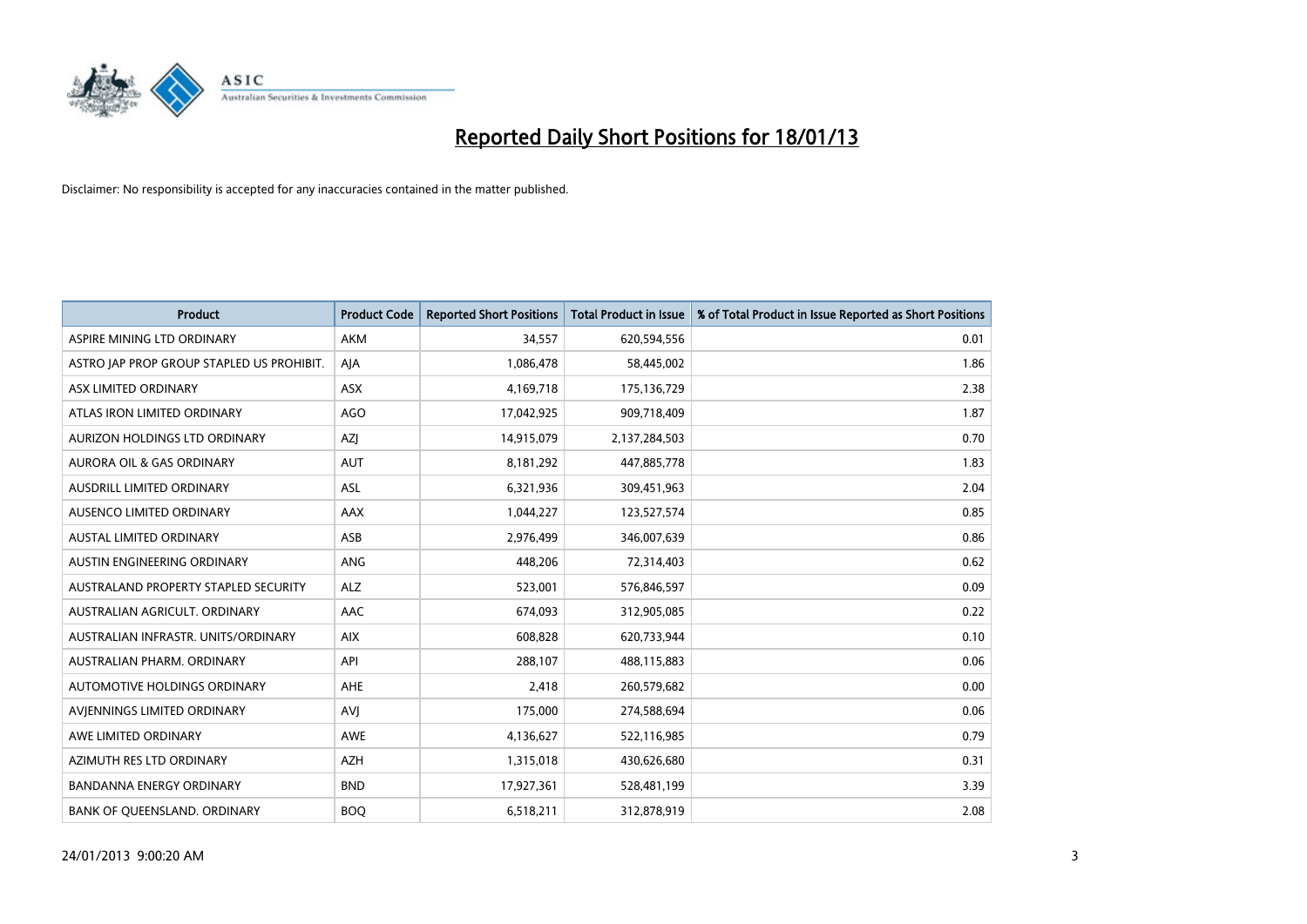

| <b>Product</b>                                | <b>Product Code</b> | <b>Reported Short Positions</b> | <b>Total Product in Issue</b> | % of Total Product in Issue Reported as Short Positions |
|-----------------------------------------------|---------------------|---------------------------------|-------------------------------|---------------------------------------------------------|
| <b>BASE RES LIMITED ORDINARY</b>              | <b>BSE</b>          | 452,770                         | 560,440,029                   | 0.08                                                    |
| <b>BATHURST RESOURCES ORDINARY</b>            | <b>BTU</b>          | 39,686,624                      | 697,247,997                   | 5.69                                                    |
| <b>BC IRON LIMITED ORDINARY</b>               | <b>BCI</b>          | 522,200                         | 119,440,150                   | 0.44                                                    |
| BEACH ENERGY LIMITED ORDINARY                 | <b>BPT</b>          | 20,197,428                      | 1,263,677,572                 | 1.60                                                    |
| BEADELL RESOURCE LTD ORDINARY                 | <b>BDR</b>          | 11,720,888                      | 742,204,752                   | 1.58                                                    |
| BENDIGO AND ADELAIDE ORDINARY                 | <b>BEN</b>          | 8,969,036                       | 402,426,835                   | 2.23                                                    |
| BERKELEY RESOURCES ORDINARY                   | <b>BKY</b>          | 179,585                         | 179,393,273                   | 0.10                                                    |
| <b>BHP BILLITON LIMITED ORDINARY</b>          | <b>BHP</b>          | 10,493,267                      | 3,211,691,105                 | 0.33                                                    |
| <b>BILLABONG ORDINARY</b>                     | <b>BBG</b>          | 9,403,232                       | 478,944,292                   | 1.96                                                    |
| <b>BLACKMORES LIMITED ORDINARY</b>            | <b>BKL</b>          | 2,387                           | 16,909,231                    | 0.01                                                    |
| <b>BLACKTHORN RESOURCES ORD US PROHIBITED</b> | <b>BTR</b>          | 308,227                         | 164,285,950                   | 0.19                                                    |
| BLUESCOPE STEEL LTD ORDINARY                  | <b>BSL</b>          | 781,226                         | 558,243,305                   | 0.14                                                    |
| <b>BOART LONGYEAR ORDINARY</b>                | <b>BLY</b>          | 7,918,627                       | 461,163,412                   | 1.72                                                    |
| BORAL LIMITED, ORDINARY                       | <b>BLD</b>          | 37,127,692                      | 766,235,816                   | 4.85                                                    |
| <b>BOUGAINVILLE COPPER ORDINARY</b>           | <b>BOC</b>          |                                 | 401,062,500                   | 0.00                                                    |
| <b>BRADKEN LIMITED ORDINARY</b>               | <b>BKN</b>          | 11,966,998                      | 169,240,662                   | 7.07                                                    |
| <b>BRAMBLES LIMITED ORDINARY</b>              | <b>BXB</b>          | 5,985,140                       | 1,556,595,256                 | 0.38                                                    |
| BREVILLE GROUP LTD ORDINARY                   | <b>BRG</b>          | 416,928                         | 130,095,322                   | 0.32                                                    |
| <b>BRICKWORKS LIMITED ORDINARY</b>            | <b>BKW</b>          | 52,241                          | 147,818,132                   | 0.04                                                    |
| BROCKMAN MINING LTD ORDINARY                  | <b>BCK</b>          | 91,872                          | 7,414,338,229                 | 0.00                                                    |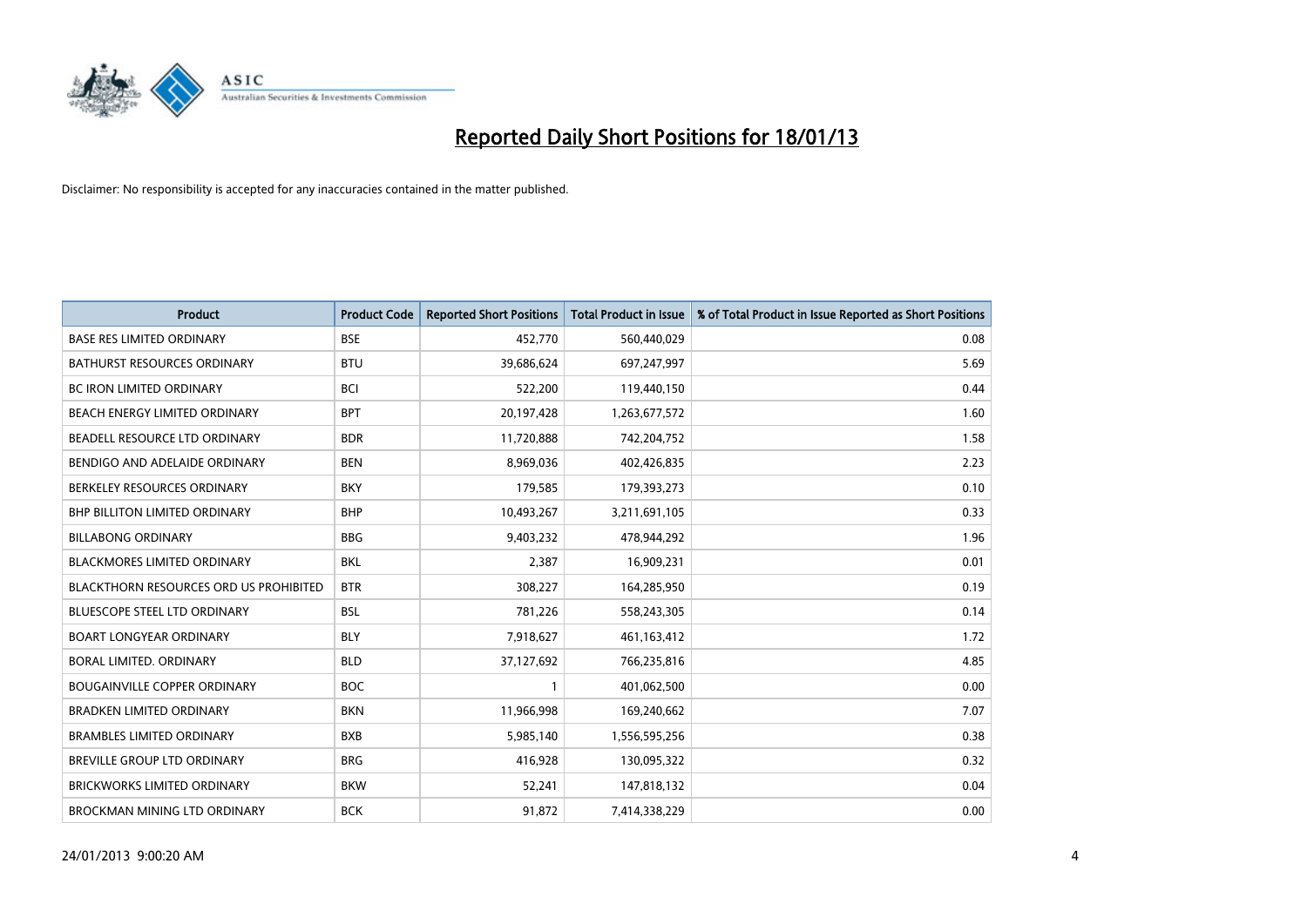

| <b>Product</b>                          | <b>Product Code</b> | <b>Reported Short Positions</b> | <b>Total Product in Issue</b> | % of Total Product in Issue Reported as Short Positions |
|-----------------------------------------|---------------------|---------------------------------|-------------------------------|---------------------------------------------------------|
| BT INVESTMENT MNGMNT ORDINARY           | <b>BTT</b>          | 65,794                          | 274,214,460                   | 0.02                                                    |
| <b>BUCCANEER ENERGY LTD ORDINARY</b>    | <b>BCC</b>          | 1,000,000                       | 1,519,445,371                 | 0.07                                                    |
| <b>BURU ENERGY ORDINARY</b>             | <b>BRU</b>          | 14,923,355                      | 273,769,554                   | 5.45                                                    |
| <b>BWP TRUST ORDINARY UNITS</b>         | <b>BWP</b>          | 3,981,790                       | 533,645,790                   | 0.75                                                    |
| <b>CABCHARGE AUSTRALIA ORDINARY</b>     | CAB                 | 6,648,475                       | 120,430,683                   | 5.52                                                    |
| <b>CALIBRE GROUP LTD ORDINARY</b>       | <b>CGH</b>          | 513,535                         | 307,378,401                   | 0.17                                                    |
| CALTEX AUSTRALIA ORDINARY               | <b>CTX</b>          | 4,631,521                       | 270,000,000                   | 1.72                                                    |
| CAPE LAMBERT RES LTD ORDINARY           | <b>CFE</b>          | 692,537                         | 689,108,792                   | 0.10                                                    |
| CARABELLA RES LTD ORDINARY              | <b>CLR</b>          | 53,326                          | 152,361,547                   | 0.03                                                    |
| <b>CARBON ENERGY ORDINARY</b>           | <b>CNX</b>          | 48,071                          | 779,807,322                   | 0.01                                                    |
| <b>CARDNO LIMITED ORDINARY</b>          | CDD                 | 5,812,425                       | 141,133,512                   | 4.12                                                    |
| <b>CARINDALE PROPERTY UNIT</b>          | <b>CDP</b>          | 1,443                           | 70,000,000                    | 0.00                                                    |
| CARNARVON PETROLEUM ORDINARY            | <b>CVN</b>          | 1,122,063                       | 937,257,700                   | 0.12                                                    |
| CARSALES.COM LTD ORDINARY               | <b>CRZ</b>          | 6,128,753                       | 235,768,495                   | 2.60                                                    |
| <b>CASH CONVERTERS ORDINARY</b>         | CCV                 | 10,167                          | 423,861,025                   | 0.00                                                    |
| CEDAR WOODS PROP. ORDINARY              | <b>CWP</b>          | 5,855                           | 73,047,793                    | 0.01                                                    |
| CENTRAL PETROLEUM ORDINARY              | <b>CTP</b>          | 676,268                         | 1,386,978,365                 | 0.05                                                    |
| CENTRO RETAIL AUST ORD/UNIT STAPLED SEC | <b>CRF</b>          | 10,489,041                      | 1,427,391,696                 | 0.73                                                    |
| <b>CERAMIC FUEL CELLS ORDINARY</b>      | <b>CFU</b>          | 390                             | 1,559,231,320                 | 0.00                                                    |
| CFS RETAIL TRUST GRP STAPLED SECURITIES | <b>CFX</b>          | 36,055,893                      | 2,828,495,659                 | 1.27                                                    |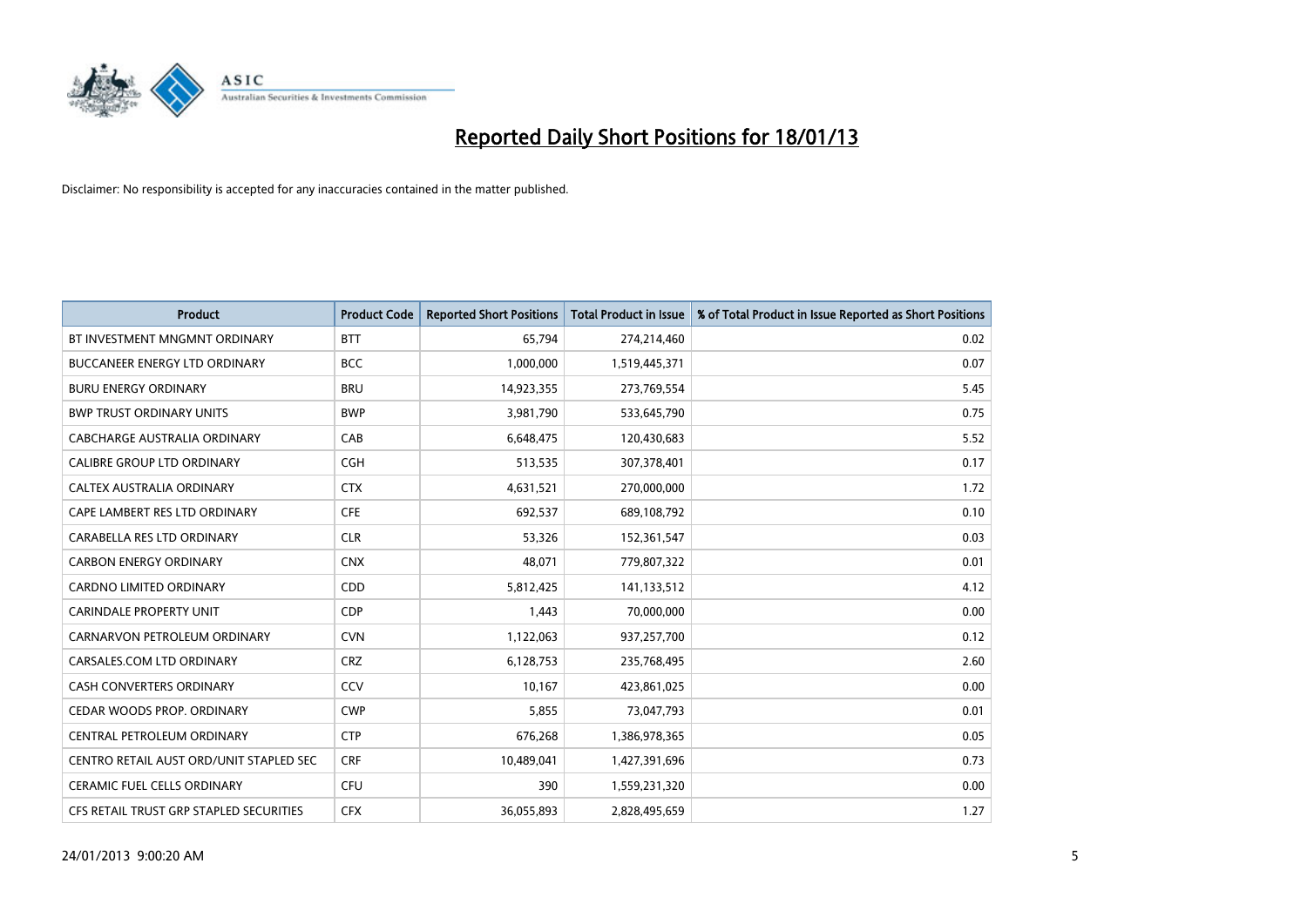

| <b>Product</b>                          | <b>Product Code</b> | <b>Reported Short Positions</b> | <b>Total Product in Issue</b> | % of Total Product in Issue Reported as Short Positions |
|-----------------------------------------|---------------------|---------------------------------|-------------------------------|---------------------------------------------------------|
| CHALLENGER DIV.PRO. STAPLED UNITS       | <b>CDI</b>          | 50,744                          | 214,101,013                   | 0.02                                                    |
| CHALLENGER LIMITED ORDINARY             | <b>CGF</b>          | 2,579,598                       | 539,090,985                   | 0.48                                                    |
| CHARTER HALL GROUP STAPLED US PROHIBIT. | <b>CHC</b>          | 355,354                         | 298,860,383                   | 0.12                                                    |
| <b>CHARTER HALL RETAIL UNITS</b>        | <b>CQR</b>          | 893,992                         | 334,098,571                   | 0.27                                                    |
| <b>CHORUS LIMITED ORDINARY</b>          | <b>CNU</b>          | 1,049,000                       | 385,082,123                   | 0.27                                                    |
| CITIGOLD CORP LTD ORDINARY              | <b>CTO</b>          | 1,433,288                       | 1,352,907,765                 | 0.11                                                    |
| <b>CLOUGH LIMITED ORDINARY</b>          | <b>CLO</b>          | 80,236                          | 775,364,839                   | 0.01                                                    |
| <b>CNPR GRP UNITS/ORD STAPLED</b>       | <b>CNP</b>          | 2,537                           | 972,414,514                   | 0.00                                                    |
| COAL OF AFRICA LTD ORDINARY             | <b>CZA</b>          | 67,650                          | 800,951,034                   | 0.01                                                    |
| <b>COALSPUR MINES LTD ORDINARY</b>      | <b>CPL</b>          | 13,189,814                      | 633,521,235                   | 2.08                                                    |
| COCA-COLA AMATIL ORDINARY               | <b>CCL</b>          | 3,121,010                       | 762,133,414                   | 0.41                                                    |
| <b>COCHLEAR LIMITED ORDINARY</b>        | <b>COH</b>          | 4,875,234                       | 57,026,689                    | 8.55                                                    |
| <b>COCKATOO COAL ORDINARY</b>           | <b>COK</b>          | 13,669,323                      | 1,016,746,908                 | 1.34                                                    |
| <b>CODAN LIMITED ORDINARY</b>           | <b>CDA</b>          | 2,079                           | 176,862,573                   | 0.00                                                    |
| <b>COFFEY INTERNATIONAL ORDINARY</b>    | <b>COF</b>          | 647                             | 255,833,165                   | 0.00                                                    |
| <b>COLLINS FOODS LTD ORDINARY</b>       | <b>CKF</b>          | 406.656                         | 93,000,003                    | 0.44                                                    |
| COMMONWEALTH BANK, ORDINARY             | CBA                 | 12,457,067                      | 1,609,180,841                 | 0.77                                                    |
| COMMONWEALTH PROP ORDINARY UNITS        | <b>CPA</b>          | 17,827,482                      | 2,347,003,413                 | 0.76                                                    |
| <b>COMPASS RESOURCES ORDINARY</b>       | <b>CMR</b>          | 7,472                           | 1,403,744,100                 | 0.00                                                    |
| COMPUTERSHARE LTD ORDINARY              | <b>CPU</b>          | 13,227,075                      | 555,664,059                   | 2.38                                                    |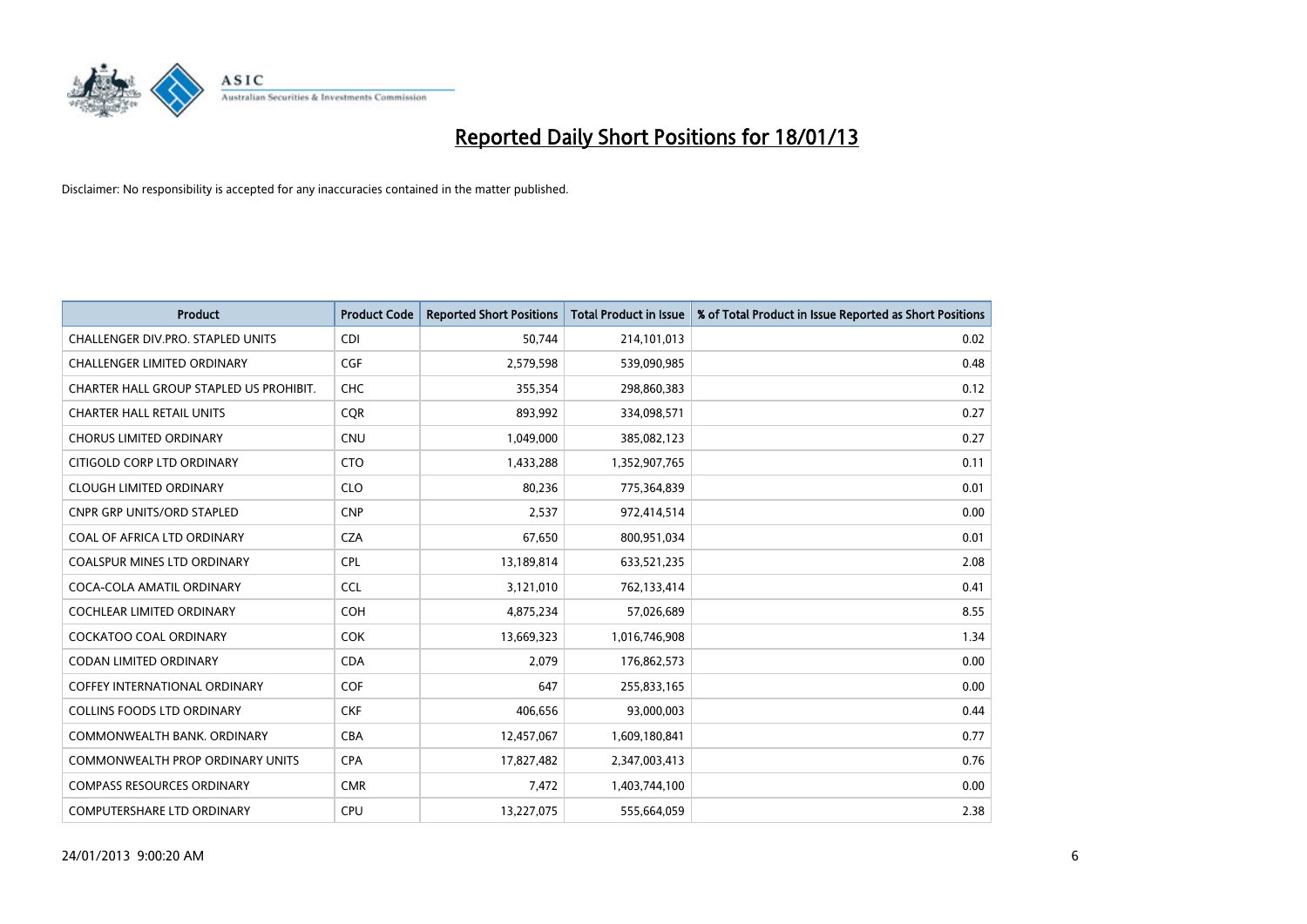

| <b>Product</b>                          | <b>Product Code</b> | <b>Reported Short Positions</b> | Total Product in Issue | % of Total Product in Issue Reported as Short Positions |
|-----------------------------------------|---------------------|---------------------------------|------------------------|---------------------------------------------------------|
| CONTINENTAL COAL LTD ORDINARY           | <b>CCC</b>          | 983                             | 473,061,772            | 0.00                                                    |
| COOPER ENERGY LTD ORDINARY              | <b>COE</b>          | 204,917                         | 329,034,654            | 0.06                                                    |
| <b>CORP TRAVEL LIMITED ORDINARY</b>     | <b>CTD</b>          | 134,863                         | 74,971,020             | 0.18                                                    |
| <b>CREDIT CORP GROUP ORDINARY</b>       | <b>CCP</b>          | 22,331                          | 45,932,899             | 0.05                                                    |
| <b>CROMWELL PROP STAPLED SECURITIES</b> | <b>CMW</b>          | 218,192                         | 1,407,704,638          | 0.02                                                    |
| <b>CROWN LIMITED ORDINARY</b>           | <b>CWN</b>          | 6,574,621                       | 728,394,185            | 0.90                                                    |
| <b>CSG LIMITED ORDINARY</b>             | CSV                 | 533,681                         | 278,394,845            | 0.19                                                    |
| <b>CSL LIMITED ORDINARY</b>             | <b>CSL</b>          | 2,261,587                       | 498,767,524            | 0.45                                                    |
| <b>CSR LIMITED ORDINARY</b>             | <b>CSR</b>          | 41,991,570                      | 506,000,315            | 8.30                                                    |
| <b>CUDECO LIMITED ORDINARY</b>          | CDU                 | 4,275,880                       | 188,943,961            | 2.26                                                    |
| DART ENERGY LTD ORDINARY                | <b>DTE</b>          | 15,680,817                      | 878,168,388            | 1.79                                                    |
| DAVID JONES LIMITED ORDINARY            | <b>DJS</b>          | 61,504,232                      | 531,788,775            | 11.57                                                   |
| DECMIL GROUP LIMITED ORDINARY           | <b>DCG</b>          | 912,484                         | 168,203,219            | 0.54                                                    |
| DEXUS PROPERTY GROUP STAPLED UNITS      | <b>DXS</b>          | 12,470,655                      | 4,839,024,176          | 0.26                                                    |
| DISCOVERY METALS LTD ORDINARY           | <b>DML</b>          | 2,284,228                       | 486,986,451            | 0.47                                                    |
| DOMINO PIZZA ENTERPR ORDINARY           | <b>DMP</b>          | 52,616                          | 70,192,674             | 0.07                                                    |
| DORAY MINERALS LTD ORDINARY             | <b>DRM</b>          | 134,396                         | 139,200,101            | 0.10                                                    |
| DOWNER EDI LIMITED ORDINARY             | <b>DOW</b>          | 5,289,390                       | 429,100,296            | 1.23                                                    |
| DRILLSEARCH ENERGY ORDINARY             | <b>DLS</b>          | 1,348,439                       | 427,353,371            | 0.32                                                    |
| DUET GROUP STAPLED US PROHIBIT.         | <b>DUE</b>          | 4,370,220                       | 1,158,216,750          | 0.38                                                    |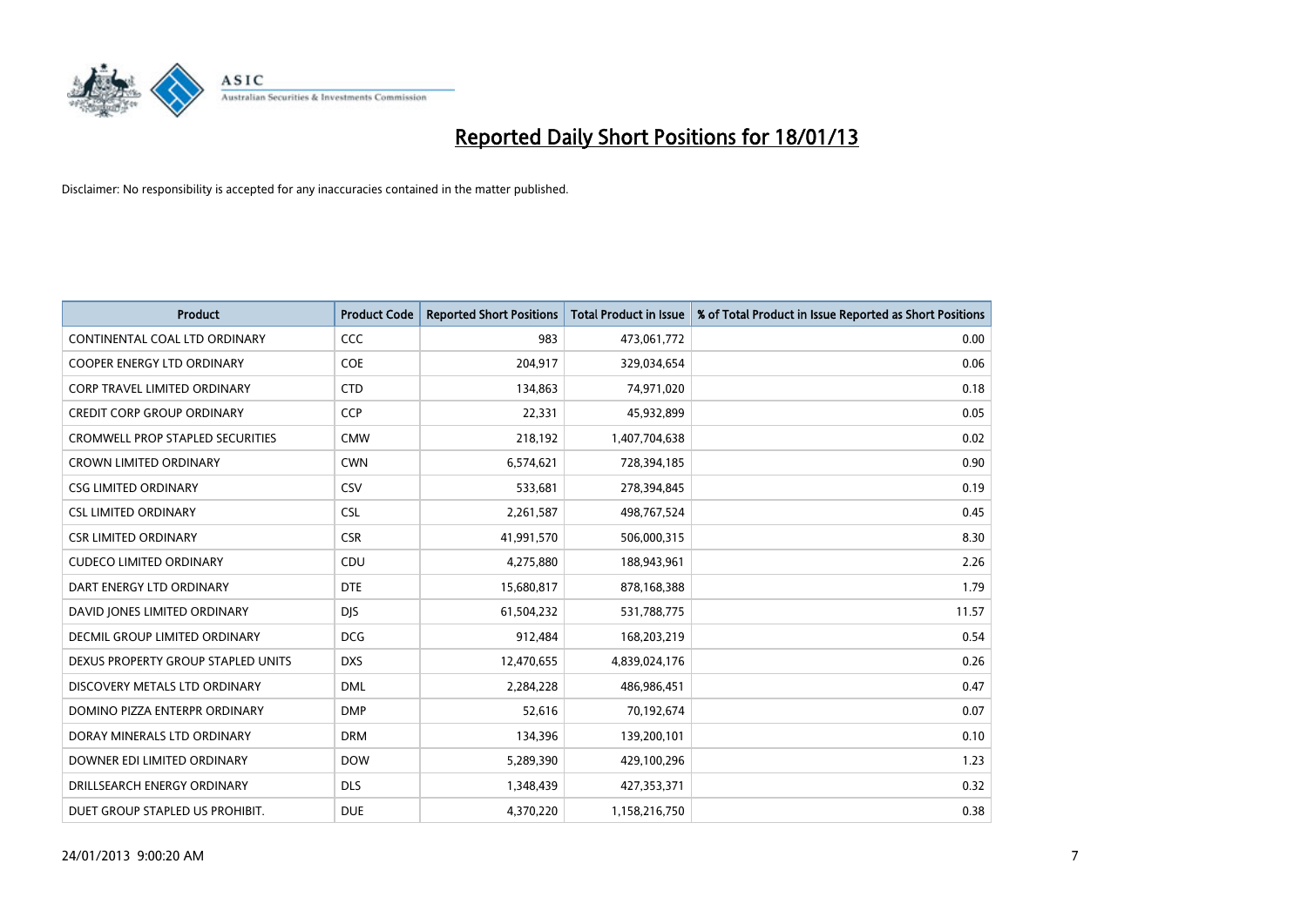

| <b>Product</b>                        | <b>Product Code</b> | <b>Reported Short Positions</b> | <b>Total Product in Issue</b> | % of Total Product in Issue Reported as Short Positions |
|---------------------------------------|---------------------|---------------------------------|-------------------------------|---------------------------------------------------------|
| DULUXGROUP LIMITED ORDINARY           | <b>DLX</b>          | 9,009,405                       | 374,507,181                   | 2.41                                                    |
| DWS LTD ORDINARY                      | <b>DWS</b>          | 105,770                         | 132,362,763                   | 0.08                                                    |
| ECHO ENTERTAINMENT ORDINARY           | EGP                 | 10,311,073                      | 825,672,730                   | 1.25                                                    |
| ELDERS LIMITED ORDINARY               | <b>ELD</b>          | 18,684,935                      | 448,598,480                   | 4.17                                                    |
| ELEMENTAL MINERALS ORDINARY           | <b>ELM</b>          | 37,696                          | 288,587,228                   | 0.01                                                    |
| ELEMENTOS LIMITED ORDINARY            | <b>ELT</b>          | 16                              | 148,352,638                   | 0.00                                                    |
| <b>EMECO HOLDINGS ORDINARY</b>        | <b>EHL</b>          | 7,224,406                       | 599,675,707                   | 1.20                                                    |
| <b>ENDEAVOUR MIN CORP CDI 1:1</b>     | <b>EVR</b>          | 201,670                         | 128,051,824                   | 0.16                                                    |
| ENERGY RESOURCES ORDINARY 'A'         | ERA                 | 6,881,751                       | 517,725,062                   | 1.33                                                    |
| <b>ENERGY WORLD CORPOR, ORDINARY</b>  | <b>EWC</b>          | 17,106,324                      | 1,734,166,672                 | 0.99                                                    |
| ENVESTRA LIMITED ORDINARY             | <b>ENV</b>          | 8,297,535                       | 1,603,333,497                 | 0.52                                                    |
| EQUATORIAL RES LTD ORDINARY           | <b>EQX</b>          | 117,973                         | 117,235,353                   | 0.10                                                    |
| EVOLUTION MINING LTD ORDINARY         | <b>EVN</b>          | 4,294,618                       | 708,092,989                   | 0.61                                                    |
| FAIRFAX MEDIA LTD ORDINARY            | <b>FXI</b>          | 366,973,896                     | 2,351,955,725                 | 15.60                                                   |
| <b>FAR LTD ORDINARY</b>               | <b>FAR</b>          | 21,000,000                      | 2,499,846,742                 | 0.84                                                    |
| FISHER & PAYKEL H. ORDINARY           | <b>FPH</b>          | 40,001                          | 542,612,236                   | 0.01                                                    |
| FKP PROPERTY GROUP STAPLED SECURITIES | <b>FKP</b>          | 6,681,286                       | 321,578,705                   | 2.08                                                    |
| FLEETWOOD CORP ORDINARY               | <b>FWD</b>          | 2,820,163                       | 60,033,258                    | 4.70                                                    |
| FLETCHER BUILDING ORDINARY            | <b>FBU</b>          | 5,941,378                       | 684,793,538                   | 0.87                                                    |
| <b>FLEXIGROUP LIMITED ORDINARY</b>    | <b>FXL</b>          | 440.302                         | 287,469,669                   | 0.15                                                    |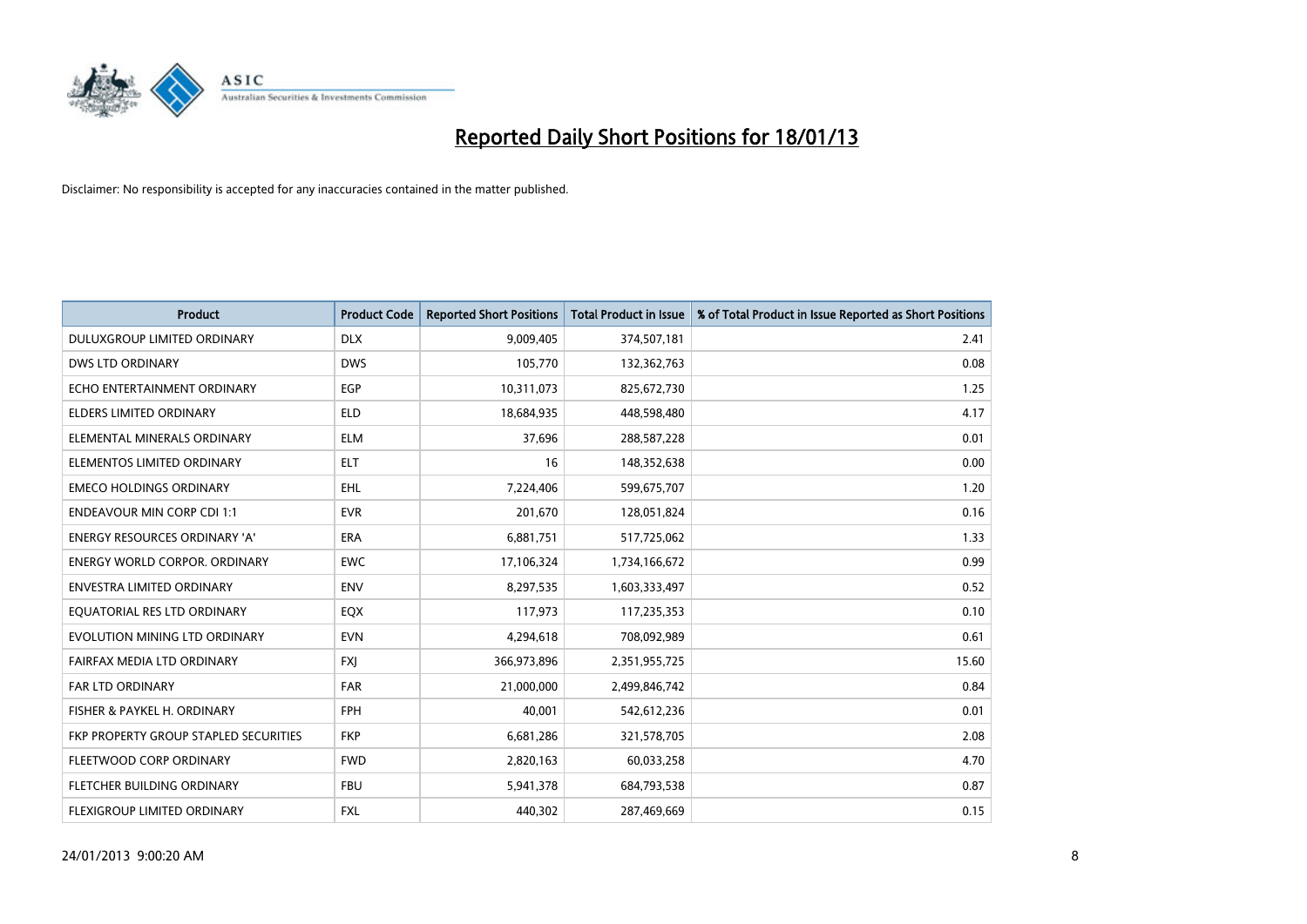

| <b>Product</b>                            | <b>Product Code</b> | <b>Reported Short Positions</b> | <b>Total Product in Issue</b> | % of Total Product in Issue Reported as Short Positions |
|-------------------------------------------|---------------------|---------------------------------|-------------------------------|---------------------------------------------------------|
| <b>FLIGHT CENTRE ORDINARY</b>             | <b>FLT</b>          | 12,436,855                      | 100,165,616                   | 12.42                                                   |
| <b>FLINDERS MINES LTD ORDINARY</b>        | <b>FMS</b>          | 1,491,935                       | 1,821,300,404                 | 0.08                                                    |
| <b>FOCUS MINERALS LTD ORDINARY</b>        | <b>FML</b>          | 3,219,917                       | 8,822,771,352                 | 0.04                                                    |
| FONTERRA SHARE FUND ORDINARY UNITS        | <b>FSF</b>          | 23,312                          | 95,592,485                    | 0.02                                                    |
| <b>FORGE GROUP LIMITED ORDINARY</b>       | FGE                 | 95,459                          | 86,169,014                    | 0.11                                                    |
| FORTESCUE METALS GRP ORDINARY             | <b>FMG</b>          | 177,415,931                     | 3,113,798,659                 | 5.70                                                    |
| <b>G.U.D. HOLDINGS ORDINARY</b>           | GUD                 | 1,584,010                       | 71,341,319                    | 2.22                                                    |
| <b>G8 EDUCATION LIMITED ORDINARY</b>      | <b>GEM</b>          | 473,407                         | 246,802,417                   | 0.19                                                    |
| <b>GALAXY RESOURCES ORDINARY</b>          | <b>GXY</b>          | 3,539,130                       | 560,357,421                   | 0.63                                                    |
| <b>GENETIC TECHNOLOGIES ORDINARY</b>      | <b>GTG</b>          | 638.100                         | 474,971,819                   | 0.13                                                    |
| <b>GEODYNAMICS LIMITED ORDINARY</b>       | GDY                 | 850                             | 406,452,608                   | 0.00                                                    |
| <b>GINDALBIE METALS LTD ORDINARY</b>      | <b>GBG</b>          | 32,195,576                      | 1,404,350,200                 | 2.29                                                    |
| <b>GOODMAN FIELDER, ORDINARY</b>          | GFF                 | 24,312,549                      | 1,955,559,207                 | 1.24                                                    |
| <b>GOODMAN GROUP STAPLED US PROHIBIT.</b> | <b>GMG</b>          | 1,186,625                       | 1,713,233,947                 | 0.07                                                    |
| <b>GOODMAN PLUS TRUST STEP-UP UNITS</b>   | <b>GMPPA</b>        | 53                              | 3,269,665                     | 0.00                                                    |
| <b>GPT GROUP STAPLED SEC.</b>             | <b>GPT</b>          | 7,312,039                       | 1,766,785,075                 | 0.41                                                    |
| <b>GRAINCORP LIMITED A CLASS ORDINARY</b> | <b>GNC</b>          | 1,322,739                       | 228,855,628                   | 0.58                                                    |
| <b>GRANGE RESOURCES. ORDINARY</b>         | <b>GRR</b>          | 1,912,489                       | 1,156,181,782                 | 0.17                                                    |
| <b>GREENLAND MIN EN LTD ORDINARY</b>      | GGG                 | 4,371,176                       | 567,937,409                   | 0.77                                                    |
| <b>GRYPHON MINERALS LTD ORDINARY</b>      | GRY                 | 17,402,361                      | 400.464.983                   | 4.35                                                    |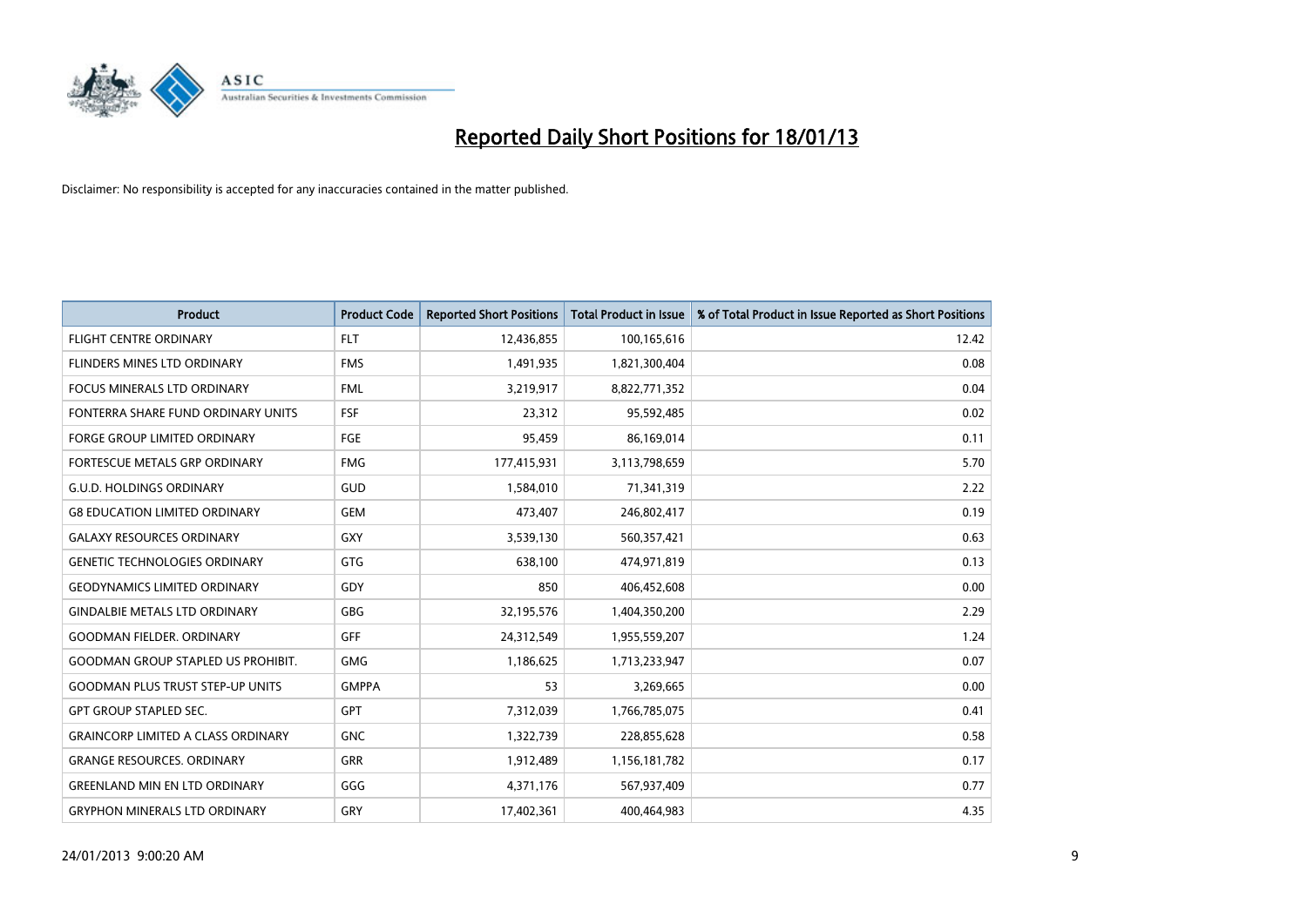

| <b>Product</b>                      | <b>Product Code</b> | <b>Reported Short Positions</b> | <b>Total Product in Issue</b> | % of Total Product in Issue Reported as Short Positions |
|-------------------------------------|---------------------|---------------------------------|-------------------------------|---------------------------------------------------------|
| <b>GUILDFORD COAL LTD ORDINARY</b>  | <b>GUF</b>          | 1,209,292                       | 521,046,899                   | 0.23                                                    |
| <b>GUNNS LIMITED ORDINARY</b>       | <b>GNS</b>          | 51,528,090                      | 848,401,559                   | 6.07                                                    |
| <b>GWA GROUP LTD ORDINARY</b>       | <b>GWA</b>          | 6,729,567                       | 304,706,899                   | 2.21                                                    |
| HARVEY NORMAN ORDINARY              | <b>HVN</b>          | 121,114,078                     | 1,062,316,784                 | 11.40                                                   |
| HASTIE GROUP LIMITED ORDINARY       | <b>HST</b>          | 233,914                         | 137,353,504                   | 0.17                                                    |
| <b>HENDERSON GROUP CDI 1:1</b>      | <b>HGG</b>          | 1,035,622                       | 717,648,677                   | 0.14                                                    |
| HFA HOLDINGS LIMITED ORDINARY       | <b>HFA</b>          | 3,809                           | 117,332,831                   | 0.00                                                    |
| HILLGROVE RES LTD ORDINARY          | <b>HGO</b>          | 3,410,553                       | 1,022,760,221                 | 0.33                                                    |
| HILLS HOLDINGS LTD ORDINARY         | <b>HIL</b>          | 3,010,911                       | 246,500,444                   | 1.22                                                    |
| HORIZON OIL LIMITED ORDINARY        | <b>HZN</b>          | 32,924,154                      | 1,130,811,515                 | 2.91                                                    |
| <b>ICON ENERGY LIMITED ORDINARY</b> | <b>ICN</b>          | 72                              | 533,391,210                   | 0.00                                                    |
| <b>IINET LIMITED ORDINARY</b>       | <b>IIN</b>          | 138,353                         | 161,238,847                   | 0.09                                                    |
| <b>ILUKA RESOURCES ORDINARY</b>     | ILU                 | 65,294,348                      | 418,700,517                   | 15.59                                                   |
| <b>IMDEX LIMITED ORDINARY</b>       | <b>IMD</b>          | 1,452,028                       | 210,473,188                   | 0.69                                                    |
| <b>INCITEC PIVOT ORDINARY</b>       | <b>IPL</b>          | 6,176,139                       | 1,628,730,107                 | 0.38                                                    |
| <b>INDEPENDENCE GROUP ORDINARY</b>  | <b>IGO</b>          | 4,167,969                       | 232,882,535                   | 1.79                                                    |
| <b>INDOPHIL RESOURCES ORDINARY</b>  | <b>IRN</b>          | 1,467,941                       | 1,203,146,194                 | 0.12                                                    |
| INFIGEN ENERGY STAPLED SECURITIES   | <b>IFN</b>          | 3,328,108                       | 762,265,972                   | 0.44                                                    |
| <b>INSURANCE AUSTRALIA ORDINARY</b> | IAG                 | 5,353,119                       | 2,079,034,021                 | 0.26                                                    |
| <b>INTEGRATED RESEARCH ORDINARY</b> | IRI                 | 146.288                         | 168,359,453                   | 0.09                                                    |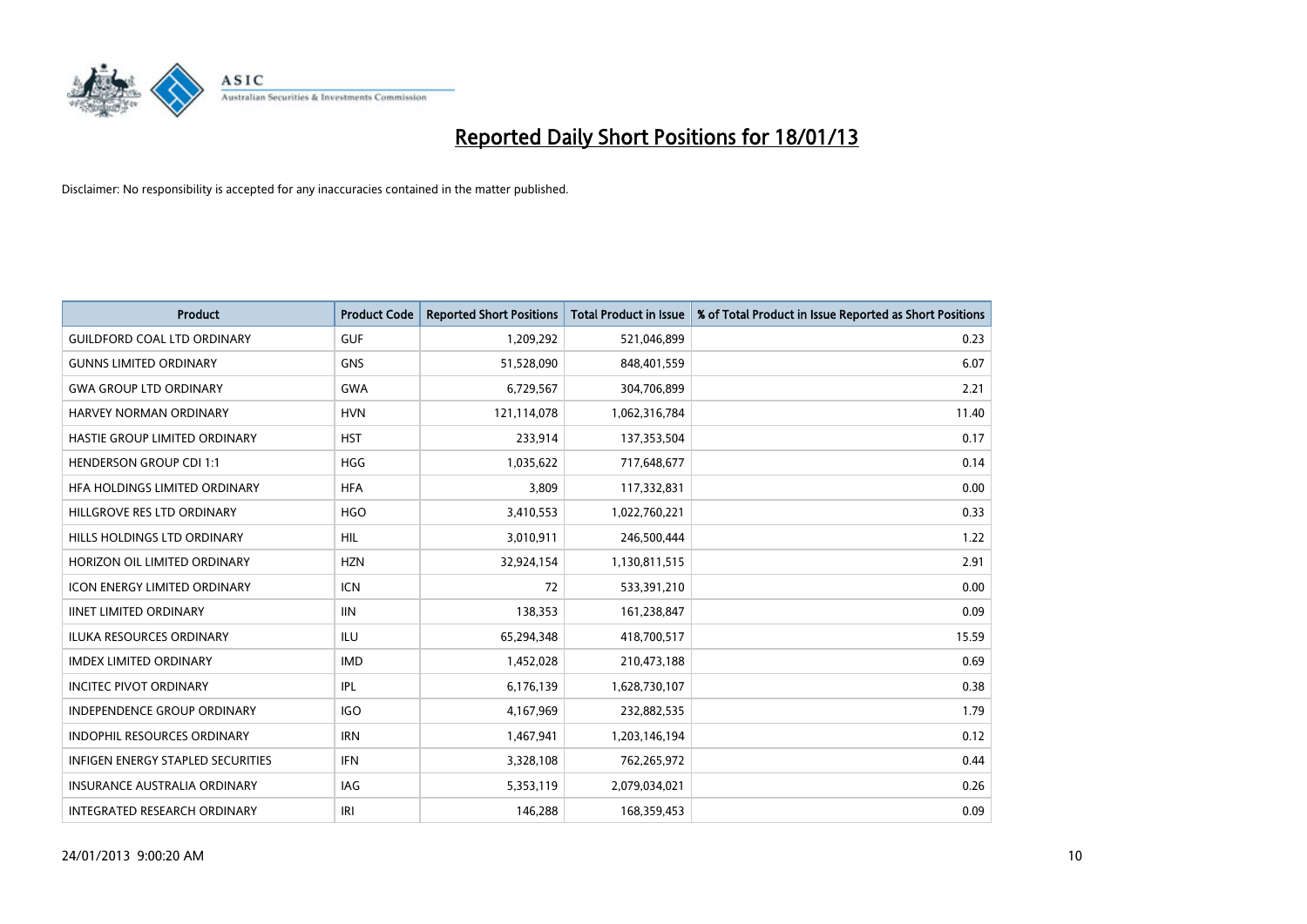

| <b>Product</b>                                  | <b>Product Code</b> | <b>Reported Short Positions</b> | <b>Total Product in Issue</b> | % of Total Product in Issue Reported as Short Positions |
|-------------------------------------------------|---------------------|---------------------------------|-------------------------------|---------------------------------------------------------|
| <b>INTREPID MINES ORDINARY</b>                  | <b>IAU</b>          | 10,432,069                      | 555,419,975                   | 1.88                                                    |
| <b>INVESTA OFFICE FUND STAPLED SECURITIES</b>   | <b>IOF</b>          | 3,740,822                       | 614,047,458                   | 0.61                                                    |
| <b>INVOCARE LIMITED ORDINARY</b>                | IVC                 | 3,056,140                       | 110,030,298                   | 2.78                                                    |
| <b>ION LIMITED ORDINARY</b>                     | <b>ION</b>          | 164,453                         | 256,365,105                   | 0.06                                                    |
| <b>IOOF HOLDINGS LTD ORDINARY</b>               | IFL.                | 1,415,250                       | 232,091,225                   | 0.61                                                    |
| <b>IRESS LIMITED ORDINARY</b>                   | <b>IRE</b>          | 1,792,671                       | 128,620,231                   | 1.39                                                    |
| <b>IRON ORE HOLDINGS ORDINARY</b>               | <b>IOH</b>          | 39,352                          | 161,174,005                   | 0.02                                                    |
| ISHARES MSCI JAPAN CDI 1:1                      | <b>IJP</b>          | 3,258                           | 822,000,000                   | 0.00                                                    |
| ISHARES MSCI SING CDI 1:1                       | <b>ISG</b>          | 681                             | 142,000,000                   | 0.00                                                    |
| <b>ISHARES S&amp;P EU 350 CDI 1:1</b>           | IEU                 | 2,149                           | 50,800,000                    | 0.00                                                    |
| <b>IVANHOE AUSTRALIA ORDINARY</b>               | <b>IVA</b>          | 2,097,484                       | 714,483,151                   | 0.29                                                    |
| <b>JAMES HARDIE INDUST CHESS DEPOSITARY INT</b> | <b>IHX</b>          | 9,178,953                       | 440,917,727                   | 2.08                                                    |
| <b>IB HI-FI LIMITED ORDINARY</b>                | <b>JBH</b>          | 17,872,482                      | 98,850,643                    | 18.08                                                   |
| <b>JUMBO INTERACTIVE ORDINARY</b>               | <b>JIN</b>          | 1,000                           | 43,102,560                    | 0.00                                                    |
| <b>JUPITER MINES ORDINARY</b>                   | <b>IMS</b>          | 1,672                           | 2,281,835,383                 | 0.00                                                    |
| <b>KAGARA LTD ORDINARY</b>                      | KZL                 | 3,032,560                       | 798,953,117                   | 0.38                                                    |
| KANGAROO RES LTD ORDINARY                       | <b>KRL</b>          | 191,687                         | 3,434,430,012                 | 0.01                                                    |
| KAROON GAS AUSTRALIA ORDINARY                   | <b>KAR</b>          | 171,917                         | 221,420,769                   | 0.08                                                    |
| KATHMANDU HOLD LTD ORDINARY                     | <b>KMD</b>          | 588,972                         | 200,215,894                   | 0.29                                                    |
| <b>KBL MINING LIMITED ORDINARY</b>              | <b>KBL</b>          | 1,820                           | 293,535,629                   | 0.00                                                    |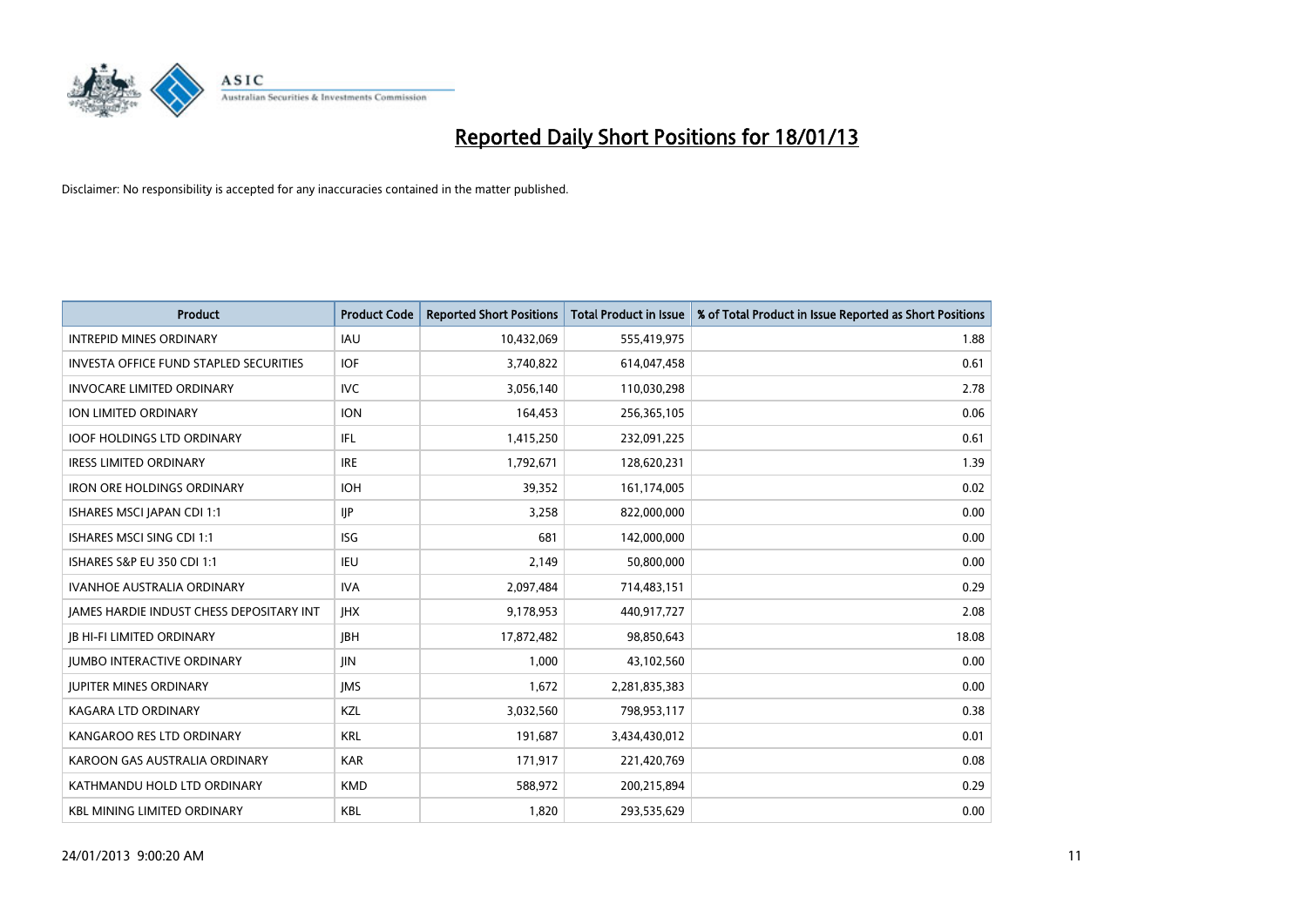

| <b>Product</b>                        | <b>Product Code</b> | <b>Reported Short Positions</b> | <b>Total Product in Issue</b> | % of Total Product in Issue Reported as Short Positions |
|---------------------------------------|---------------------|---------------------------------|-------------------------------|---------------------------------------------------------|
| <b>KENTOR GOLD LIMITED ORDINARY</b>   | KGL                 | 275                             | 140,040,563                   | 0.00                                                    |
| KINGSGATE CONSOLID. ORDINARY          | <b>KCN</b>          | 9,210,986                       | 151,828,173                   | 6.07                                                    |
| KINGSROSE MINING LTD ORDINARY         | <b>KRM</b>          | 117,873                         | 291,261,517                   | 0.04                                                    |
| LEIGHTON HOLDINGS ORDINARY            | LEI                 | 9,520,034                       | 337, 164, 188                 | 2.82                                                    |
| LEND LEASE GROUP UNIT/ORD STAPLED     | LLC                 | 5,245,585                       | 574,351,883                   | 0.91                                                    |
| LINC ENERGY LTD ORDINARY              | <b>LNC</b>          | 16,078,477                      | 517,770,424                   | 3.11                                                    |
| LIQUEFIED NATURAL ORDINARY            | <b>LNG</b>          | 272,800                         | 267,699,015                   | 0.10                                                    |
| LUIRI GOLD LIMITED 1C US COMMON       | <b>LGM</b>          | 11,386                          | 197,431,905                   | 0.01                                                    |
| LYCOPODIUM LIMITED ORDINARY           | LYL                 | 602                             | 38,755,103                    | 0.00                                                    |
| LYNAS CORPORATION ORDINARY            | <b>LYC</b>          | 153,366,945                     | 1,960,801,292                 | 7.82                                                    |
| M2 TELECOMMUNICATION ORDINARY         | <b>MTU</b>          | 6,663,095                       | 157,976,251                   | 4.22                                                    |
| <b>MACA LIMITED ORDINARY</b>          | <b>MLD</b>          | 1,090,406                       | 150,000,000                   | 0.73                                                    |
| <b>MACMAHON HOLDINGS ORDINARY</b>     | <b>MAH</b>          | 21,914,947                      | 1,020,539,461                 | 2.15                                                    |
| MACQ ATLAS ROADS GRP ORDINARY STAPLED | <b>MOA</b>          | 3,190,131                       | 478,531,436                   | 0.67                                                    |
| MACQUARIE GROUP LTD ORDINARY          | <b>MOG</b>          | 6,124,541                       | 339,178,329                   | 1.81                                                    |
| MATRIX C & E LTD ORDINARY             | <b>MCE</b>          | 3,897,000                       | 94,555,428                    | 4.12                                                    |
| <b>MAVERICK DRILLING ORDINARY</b>     | <b>MAD</b>          | 11,921,019                      | 452,726,751                   | 2.63                                                    |
| MAYNE PHARMA LTD ORDINARY             | <b>MYX</b>          | 546,300                         | 545,527,413                   | 0.10                                                    |
| MCMILLAN SHAKESPEARE ORDINARY         | <b>MMS</b>          | 705,214                         | 74,523,965                    | 0.95                                                    |
| <b>MCPHERSON'S LTD ORDINARY</b>       | <b>MCP</b>          | 820                             | 73,106,633                    | 0.00                                                    |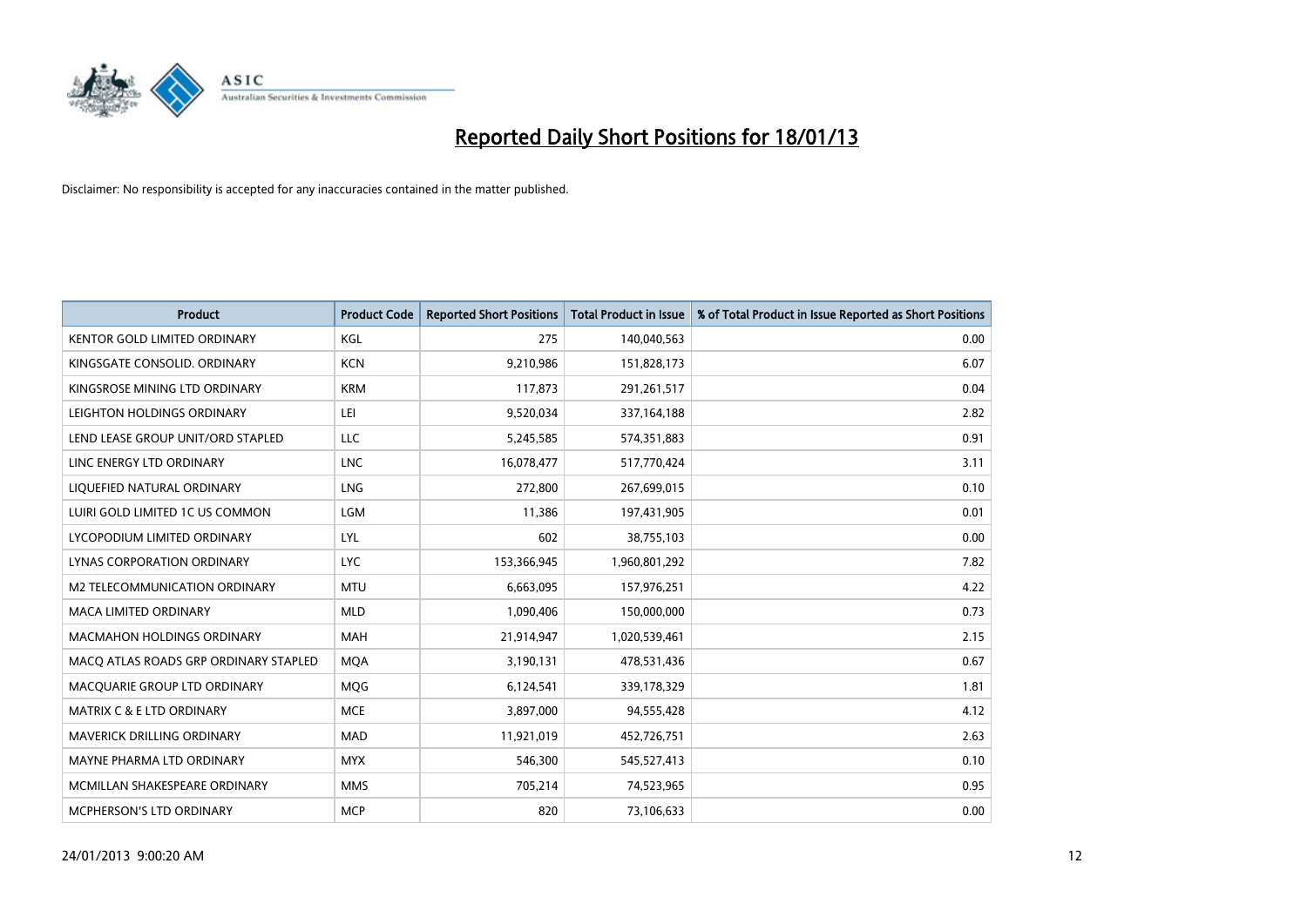

| <b>Product</b>                    | <b>Product Code</b> | <b>Reported Short Positions</b> | <b>Total Product in Issue</b> | % of Total Product in Issue Reported as Short Positions |
|-----------------------------------|---------------------|---------------------------------|-------------------------------|---------------------------------------------------------|
| MEDUSA MINING LTD ORDINARY        | <b>MML</b>          | 2,660,062                       | 188,903,911                   | 1.41                                                    |
| MELBOURNE IT LIMITED ORDINARY     | <b>MLB</b>          | 551,313                         | 82,451,363                    | 0.67                                                    |
| MEO AUSTRALIA LTD ORDINARY        | <b>MEO</b>          | 487,900                         | 627,264,587                   | 0.08                                                    |
| MERMAID MARINE ORDINARY           | <b>MRM</b>          | 909,874                         | 223,832,900                   | 0.41                                                    |
| MESOBLAST LIMITED ORDINARY        | <b>MSB</b>          | 14,966,212                      | 287,132,832                   | 5.21                                                    |
| METALS X LIMITED ORDINARY         | <b>MLX</b>          | 6,701,927                       | 1,651,766,110                 | 0.41                                                    |
| METCASH LIMITED ORDINARY          | <b>MTS</b>          | 87,120,059                      | 880,704,786                   | 9.89                                                    |
| METMINCO LIMITED ORDINARY         | <b>MNC</b>          | 54.825                          | 1,749,543,023                 | 0.00                                                    |
| MICLYN EXP OFFSHR ORDINARY        | <b>MIO</b>          | 119,467                         | 278,639,188                   | 0.04                                                    |
| MILTON CORPORATION ORDINARY       | <b>MLT</b>          | 12,800                          | 121,625,655                   | 0.01                                                    |
| MINCOR RESOURCES NL ORDINARY      | <b>MCR</b>          | 2,262,221                       | 188,208,274                   | 1.20                                                    |
| MINERAL DEPOSITS ORDINARY         | <b>MDL</b>          | 418,654                         | 83,538,786                    | 0.50                                                    |
| MINERAL RESOURCES, ORDINARY       | <b>MIN</b>          | 4,002,645                       | 185,724,169                   | 2.16                                                    |
| MIRABELA NICKEL LTD ORDINARY      | <b>MBN</b>          | 6,850,707                       | 876,582,736                   | 0.78                                                    |
| MIRVAC GROUP STAPLED SECURITIES   | <b>MGR</b>          | 6,559,216                       | 3,425,587,451                 | 0.19                                                    |
| MOLOPO ENERGY LTD ORDINARY        | <b>MPO</b>          | 611,465                         | 246,121,586                   | 0.25                                                    |
| MONADELPHOUS GROUP ORDINARY       | <b>MND</b>          | 7,079,742                       | 90,663,543                    | 7.81                                                    |
| MORTGAGE CHOICE LTD ORDINARY      | <b>MOC</b>          | 2,386,145                       | 123,431,282                   | 1.93                                                    |
| <b>MOUNT GIBSON IRON ORDINARY</b> | <b>MGX</b>          | 3,254,604                       | 1,090,584,232                 | 0.30                                                    |
| MURCHISON METALS LTD ORDINARY     | <b>MMX</b>          | 6,141,020                       | 450,497,346                   | 1.36                                                    |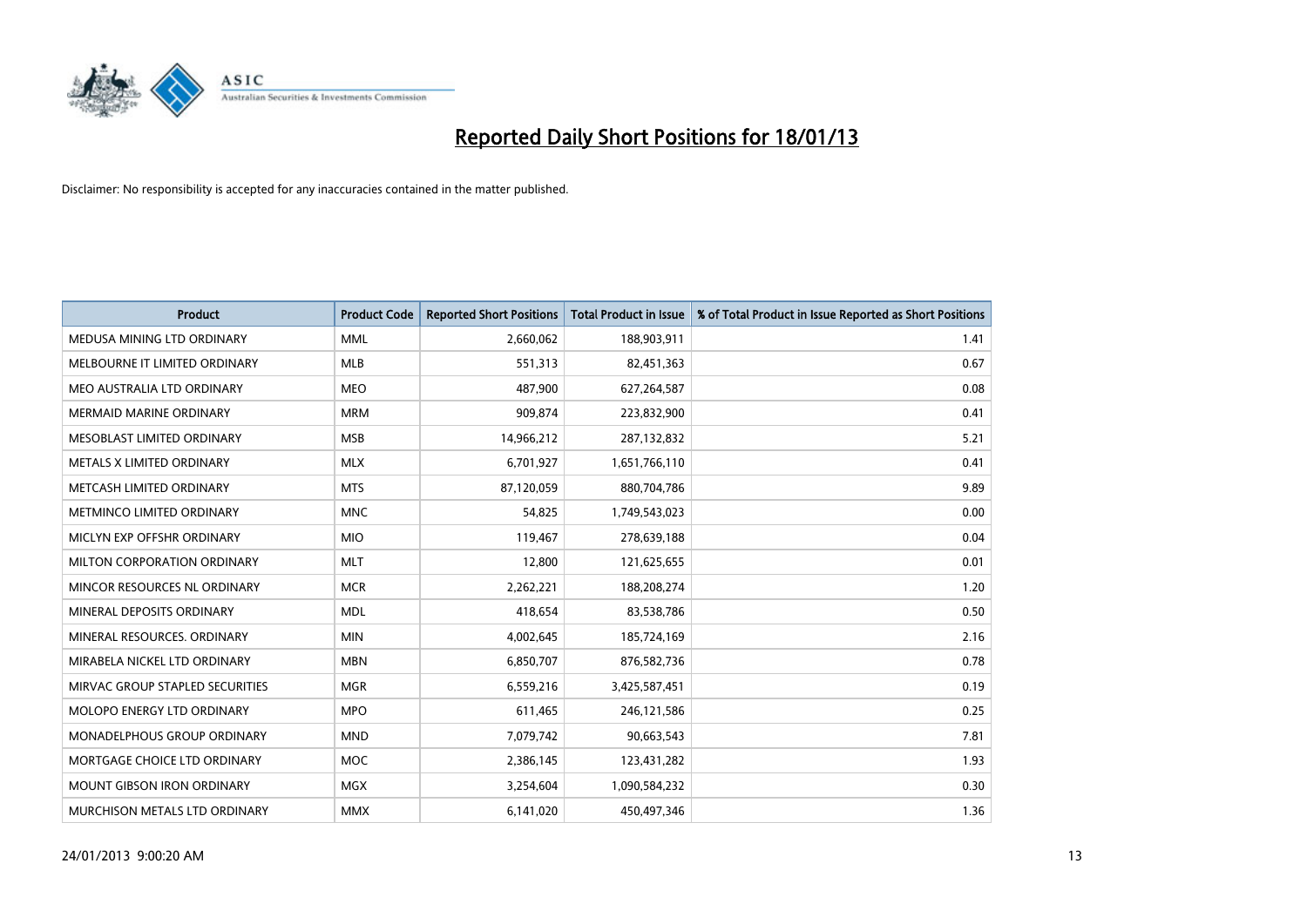

| <b>Product</b>                    | <b>Product Code</b> | <b>Reported Short Positions</b> | <b>Total Product in Issue</b> | % of Total Product in Issue Reported as Short Positions |
|-----------------------------------|---------------------|---------------------------------|-------------------------------|---------------------------------------------------------|
| <b>MYER HOLDINGS LTD ORDINARY</b> | <b>MYR</b>          | 80,864,485                      | 583,384,551                   | 13.86                                                   |
| <b>MYSTATE LIMITED ORDINARY</b>   | <b>MYS</b>          | 19,725                          | 87,117,374                    | 0.02                                                    |
| NATIONAL AUST, BANK ORDINARY      | <b>NAB</b>          | 15,635,212                      | 2,342,207,090                 | 0.67                                                    |
| NAVITAS LIMITED ORDINARY          | <b>NVT</b>          | 9,361,598                       | 375,367,918                   | 2.49                                                    |
| NEON ENERGY LIMITED ORDINARY      | <b>NEN</b>          | 3,208,248                       | 549,844,091                   | 0.58                                                    |
| NEW HOPE CORPORATION ORDINARY     | <b>NHC</b>          | 2,607,042                       | 830,563,352                   | 0.31                                                    |
| NEWCREST MINING ORDINARY          | <b>NCM</b>          | 2,614,237                       | 765,906,839                   | 0.34                                                    |
| NEWS CORP A NON-VOTING CDI        | <b>NWSLV</b>        | 2,538,855                       | 1,531,612,286                 | 0.17                                                    |
| NEWS CORP B VOTING CDI            | <b>NWS</b>          | 1,487,161                       | 798,520,953                   | 0.19                                                    |
| NEWSAT LIMITED ORDINARY           | <b>NWT</b>          | 58,617                          | 233,052,157                   | 0.03                                                    |
| NEXTDC LIMITED ORDINARY           | <b>NXT</b>          | 3,377,511                       | 172,602,288                   | 1.96                                                    |
| NEXUS ENERGY LIMITED ORDINARY     | <b>NXS</b>          | 8,498,304                       | 1,329,821,159                 | 0.64                                                    |
| NIB HOLDINGS LIMITED ORDINARY     | <b>NHF</b>          | 3,058                           | 439,004,182                   | 0.00                                                    |
| NIDO PETROLEUM ORDINARY           | <b>NDO</b>          | 105,313                         | 1,684,732,219                 | 0.01                                                    |
| NOBLE MINERAL RES ORDINARY        | <b>NMG</b>          | 2,903,432                       | 666,397,952                   | 0.44                                                    |
| NORFOLK GROUP ORDINARY            | <b>NFK</b>          | 50                              | 158,890,730                   | 0.00                                                    |
| NORTHERN IRON LTD ORDINARY        | <b>NFE</b>          | 3,243,123                       | 484,405,314                   | 0.67                                                    |
| NORTHERN STAR ORDINARY            | <b>NST</b>          | 5,653,332                       | 424,277,027                   | 1.33                                                    |
| NRW HOLDINGS LIMITED ORDINARY     | <b>NWH</b>          | 2,378,281                       | 278,888,011                   | 0.85                                                    |
| NUFARM LIMITED ORDINARY           | <b>NUF</b>          | 6,034,803                       | 262,796,891                   | 2.30                                                    |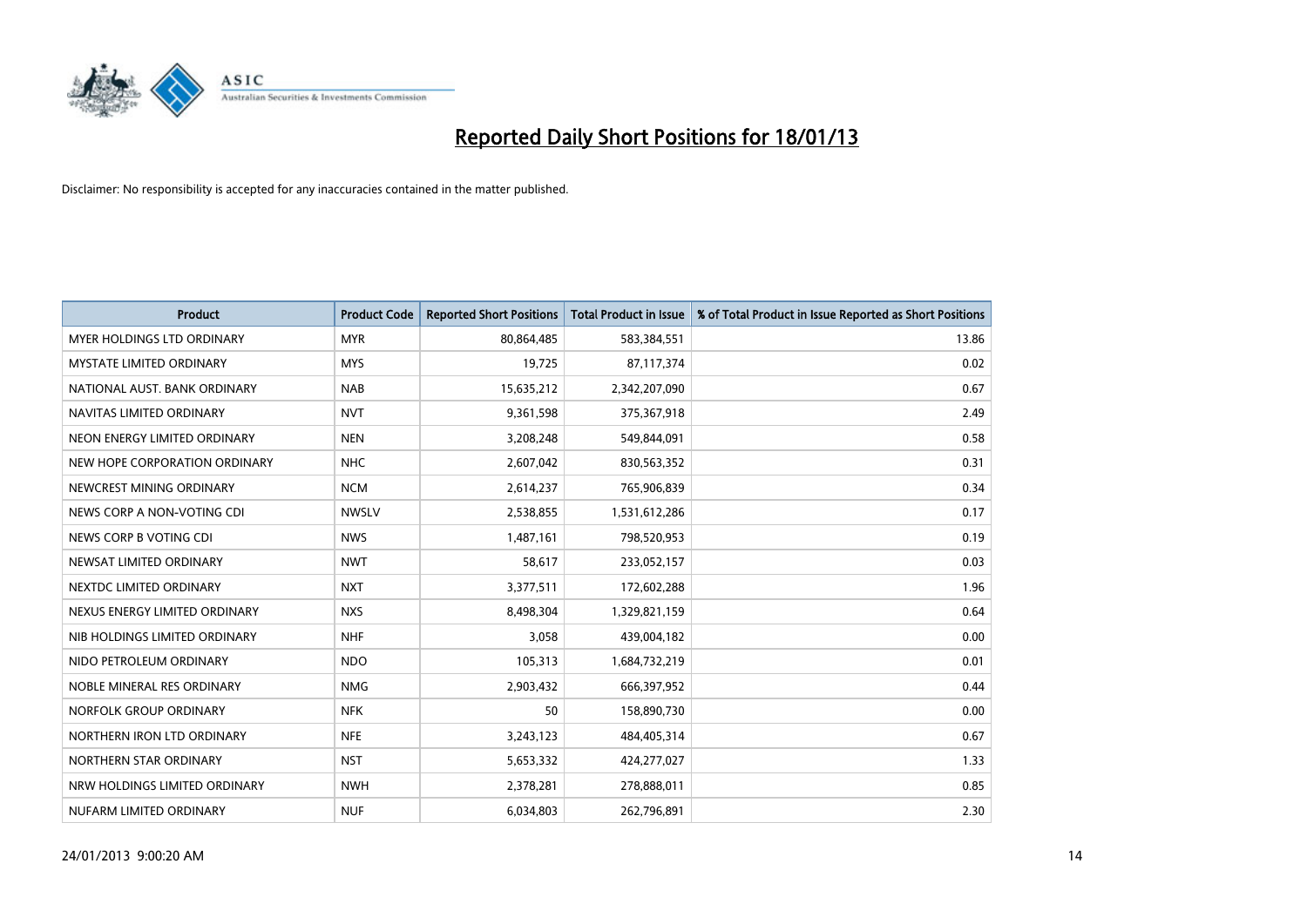

| <b>Product</b>                        | <b>Product Code</b> | <b>Reported Short Positions</b> | <b>Total Product in Issue</b> | % of Total Product in Issue Reported as Short Positions |
|---------------------------------------|---------------------|---------------------------------|-------------------------------|---------------------------------------------------------|
| <b>OAKTON LIMITED ORDINARY</b>        | <b>OKN</b>          | 10,796                          | 91,721,874                    | 0.01                                                    |
| OCEANAGOLD CORP. CHESS DEPOSITARY INT | <b>OGC</b>          | 2,550,825                       | 293,517,918                   | 0.87                                                    |
| OIL SEARCH LTD ORDINARY               | <b>OSH</b>          | 9,676,493                       | 1,334,756,742                 | 0.72                                                    |
| OM HOLDINGS LIMITED ORDINARY          | <b>OMH</b>          | 3,975,815                       | 673,423,337                   | 0.59                                                    |
| ORICA LIMITED ORDINARY                | ORI                 | 3,892,859                       | 366,686,516                   | 1.06                                                    |
| ORIGIN ENERGY ORDINARY                | <b>ORG</b>          | 13,322,837                      | 1,094,029,776                 | 1.22                                                    |
| OROCOBRE LIMITED ORDINARY             | <b>ORE</b>          | 172,451                         | 117,745,140                   | 0.15                                                    |
| OROTONGROUP LIMITED ORDINARY          | ORL                 | 30,102                          | 40,880,902                    | 0.07                                                    |
| ORPHEUS ENERGY LTD ORDINARY           | <b>OEG</b>          | 67,200                          | 130,475,919                   | 0.05                                                    |
| OZ MINERALS ORDINARY                  | OZL                 | 7,623,039                       | 303,470,022                   | 2.51                                                    |
| PACIFIC BRANDS ORDINARY               | <b>PBG</b>          | 12,234,438                      | 912,915,695                   | 1.34                                                    |
| PALADIN ENERGY LTD ORDINARY           | <b>PDN</b>          | 101,905,035                     | 836,825,651                   | 12.18                                                   |
| PANAUST LIMITED ORDINARY              | <b>PNA</b>          | 700,544                         | 606,155,069                   | 0.12                                                    |
| PANORAMIC RESOURCES ORDINARY          | PAN                 | 1,199,291                       | 256,058,555                   | 0.47                                                    |
| PAPERLINX LIMITED ORDINARY            | <b>PPX</b>          | 68,231                          | 609,280,761                   | 0.01                                                    |
| PAPILLON RES LTD ORDINARY             | PIR                 | 1,223,049                       | 268,269,982                   | 0.46                                                    |
| PATTIES FOODS LTD ORDINARY            | PFL                 | 100,000                         | 139,065,639                   | 0.07                                                    |
| PEET LIMITED ORDINARY                 | <b>PPC</b>          | 3,503,943                       | 321,013,141                   | 1.09                                                    |
| PERILYA LIMITED ORDINARY              | PEM                 | 514                             | 769,316,426                   | 0.00                                                    |
| PERPETUAL LIMITED ORDINARY            | <b>PPT</b>          | 2,135,609                       | 41,980,678                    | 5.09                                                    |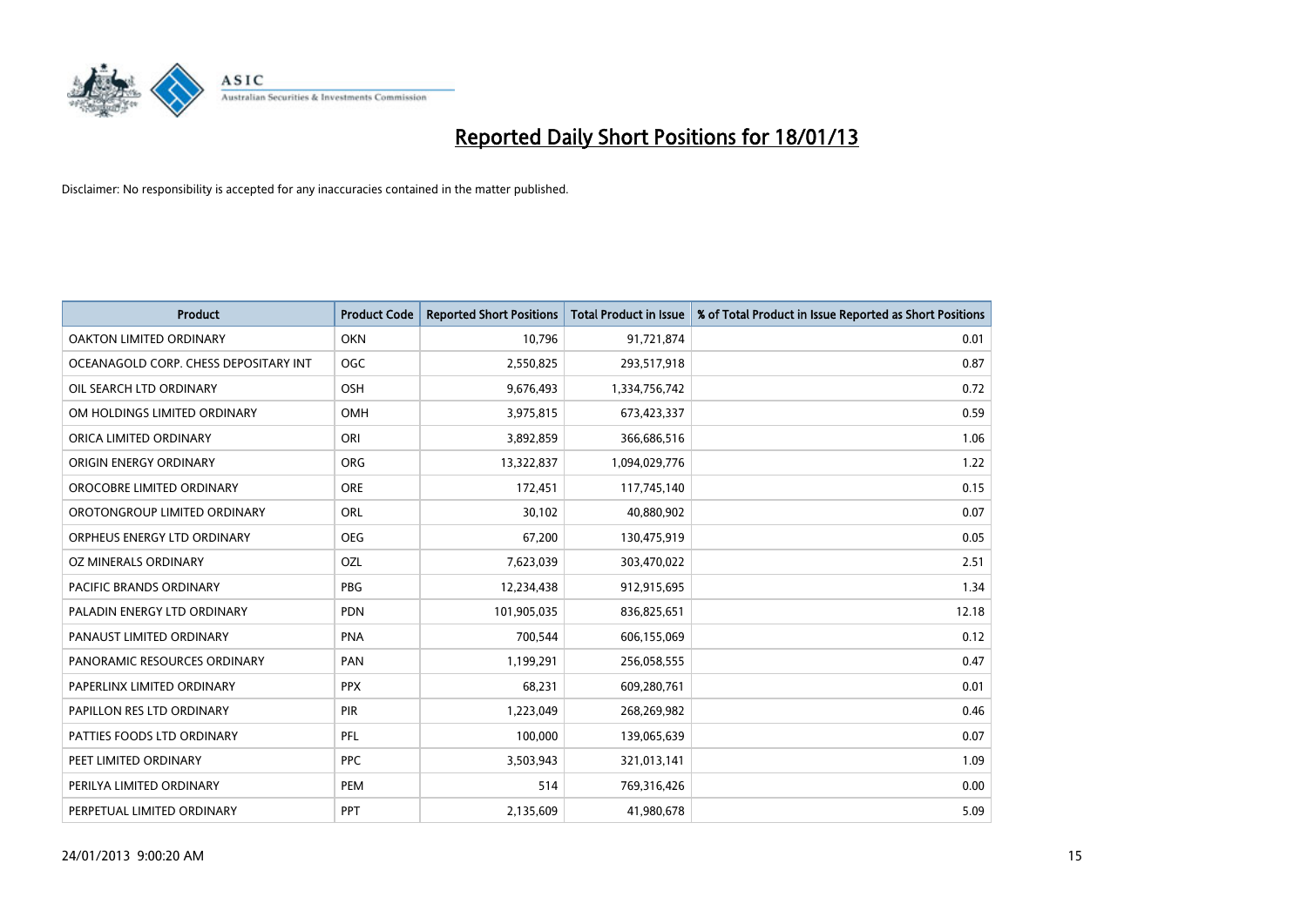

| <b>Product</b>                    | <b>Product Code</b> | <b>Reported Short Positions</b> | <b>Total Product in Issue</b> | % of Total Product in Issue Reported as Short Positions |
|-----------------------------------|---------------------|---------------------------------|-------------------------------|---------------------------------------------------------|
| PERSEUS MINING LTD ORDINARY       | PRU                 | 18,432,958                      | 457,962,088                   | 4.02                                                    |
| PHARMAXIS LTD ORDINARY            | <b>PXS</b>          | 6,289,521                       | 308,543,389                   | 2.04                                                    |
| PLATINUM ASSET ORDINARY           | <b>PTM</b>          | 11,334,192                      | 561,347,878                   | 2.02                                                    |
| PLATINUM AUSTRALIA ORDINARY       | <b>PLA</b>          | 836,127                         | 504,968,043                   | 0.17                                                    |
| PMP LIMITED ORDINARY              | <b>PMP</b>          | 206,144                         | 323,781,124                   | 0.06                                                    |
| PRANA BIOTECHNOLOGY ORDINARY      | PBT                 | 38,000                          | 340,689,928                   | 0.01                                                    |
| PREMIER INVESTMENTS ORDINARY      | <b>PMV</b>          | 1,222,618                       | 155,260,478                   | 0.79                                                    |
| PRIMA BIOMED LTD ORDINARY         | <b>PRR</b>          | 6,288,810                       | 1,066,063,388                 | 0.59                                                    |
| PRIMARY HEALTH CARE ORDINARY      | <b>PRY</b>          | 23,141,995                      | 502,983,554                   | 4.60                                                    |
| PRIMEAG AUSTRALIA ORDINARY        | PAG                 | 2,115                           | 266,394,444                   | 0.00                                                    |
| PROGRAMMED ORDINARY               | <b>PRG</b>          | 206,595                         | 118,177,001                   | 0.17                                                    |
| <b>PSIVIDA CORP CDI 1:1</b>       | <b>PVA</b>          | 50,000                          | 8,941,306                     | 0.56                                                    |
| PURA VIDA ENERGY NL ORDINARY      | <b>PVD</b>          | 157,040                         | 59,919,584                    | 0.26                                                    |
| <b>QANTAS AIRWAYS ORDINARY</b>    | QAN                 | 18,142,648                      | 2,253,918,425                 | 0.80                                                    |
| OBE INSURANCE GROUP ORDINARY      | <b>OBE</b>          | 63,840,295                      | 1,196,747,582                 | 5.33                                                    |
| ORXPHARMA LTD ORDINARY            | <b>ORX</b>          | 130,762                         | 144,644,706                   | 0.09                                                    |
| <b>QUBE HOLDINGS LTD ORDINARY</b> | <b>QUB</b>          | 8,538,688                       | 926,489,845                   | 0.92                                                    |
| RAMELIUS RESOURCES ORDINARY       | <b>RMS</b>          | 4,462,958                       | 337,296,949                   | 1.32                                                    |
| RAMSAY HEALTH CARE ORDINARY       | <b>RHC</b>          | 2,829,640                       | 202,081,252                   | 1.40                                                    |
| RANGE RESOURCES LTD ORDINARY      | <b>RRS</b>          | 117,262                         | 2,118,880,660                 | 0.01                                                    |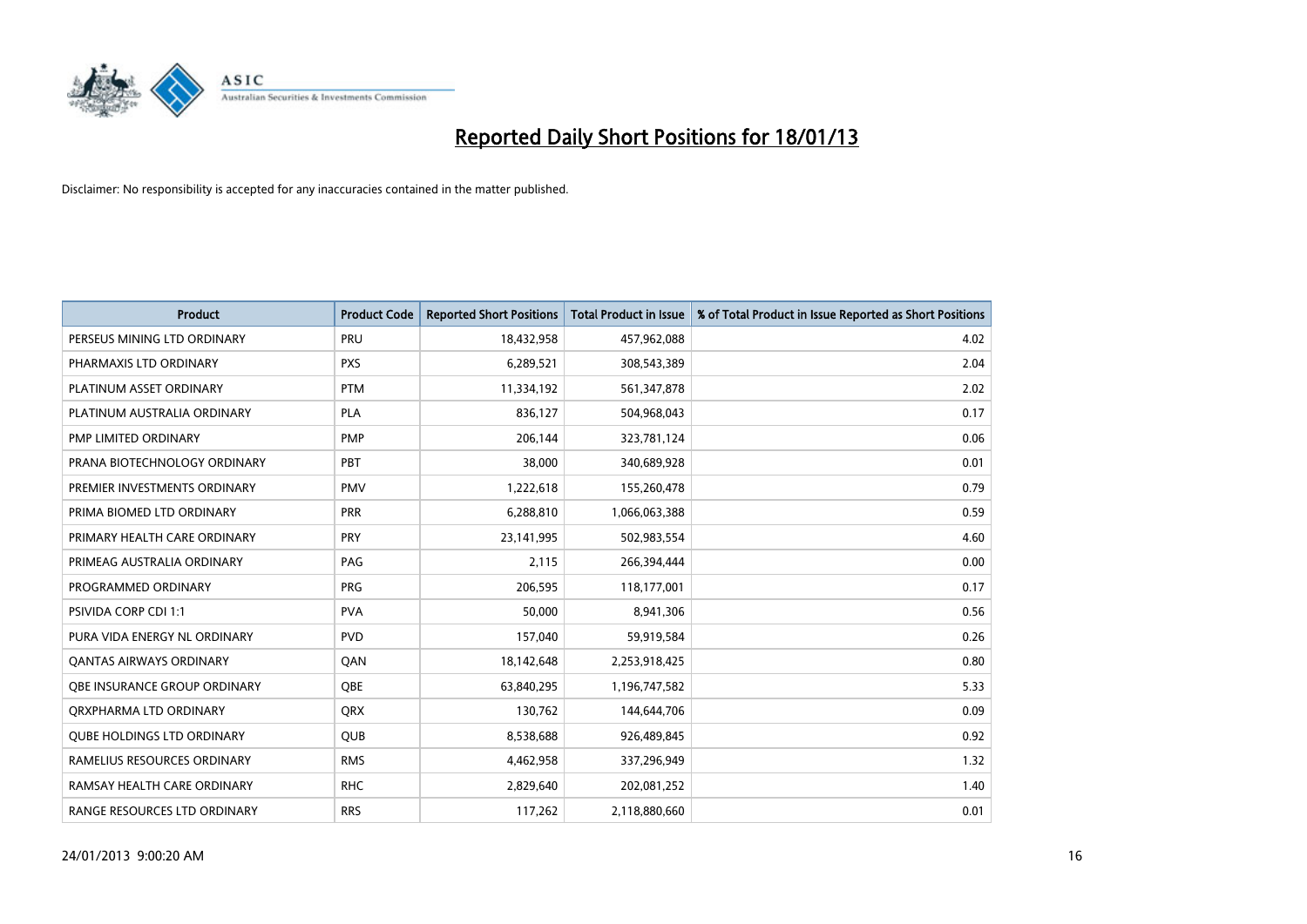

| <b>Product</b>                      | <b>Product Code</b> | <b>Reported Short Positions</b> | <b>Total Product in Issue</b> | % of Total Product in Issue Reported as Short Positions |
|-------------------------------------|---------------------|---------------------------------|-------------------------------|---------------------------------------------------------|
| <b>RCR TOMLINSON ORDINARY</b>       | <b>RCR</b>          | 116,792                         | 132,431,265                   | 0.09                                                    |
| <b>REA GROUP ORDINARY</b>           | <b>REA</b>          | 25,000                          | 131,714,699                   | 0.02                                                    |
| <b>RECKON LIMITED ORDINARY</b>      | <b>RKN</b>          | 451,000                         | 129,488,015                   | 0.35                                                    |
| RED 5 LIMITED ORDINARY              | <b>RED</b>          | 1,757,833                       | 135,488,008                   | 1.30                                                    |
| RED EMPEROR RESOURCE ORDINARY       | <b>RMP</b>          | 73,000                          | 266,234,221                   | 0.03                                                    |
| <b>RED FORK ENERGY ORDINARY</b>     | <b>RFE</b>          | 3,369,822                       | 384,951,719                   | 0.88                                                    |
| REDBANK ENERGY LTD ORDINARY         | AEJ                 | 13                              | 786,287                       | 0.00                                                    |
| <b>REDFLEX HOLDINGS ORDINARY</b>    | <b>RDF</b>          | 2,820                           | 110,762,310                   | 0.00                                                    |
| REECE AUSTRALIA LTD. ORDINARY       | <b>REH</b>          | 10,304                          | 99,600,000                    | 0.01                                                    |
| <b>REGIS RESOURCES ORDINARY</b>     | <b>RRL</b>          | 4,568,862                       | 473,975,396                   | 0.96                                                    |
| RESMED INC CDI 10:1                 | <b>RMD</b>          | 2,747,295                       | 1,556,242,300                 | 0.18                                                    |
| <b>RESOLUTE MINING ORDINARY</b>     | <b>RSG</b>          | 2,108,939                       | 643,094,224                   | 0.33                                                    |
| <b>RESOURCE GENERATION ORDINARY</b> | <b>RES</b>          | 173                             | 263,345,652                   | 0.00                                                    |
| RETAIL FOOD GROUP ORDINARY          | <b>RFG</b>          | 189,185                         | 130,054,522                   | 0.15                                                    |
| REVERSE CORP LIMITED ORDINARY       | <b>REF</b>          | 100                             | 92,382,175                    | 0.00                                                    |
| REX MINERALS LIMITED ORDINARY       | <b>RXM</b>          | 2,033,124                       | 188,907,284                   | 1.08                                                    |
| RHG LIMITED ORDINARY                | <b>RHG</b>          | 283,054                         | 308,483,177                   | 0.09                                                    |
| RIALTO ENERGY ORDINARY              | <b>RIA</b>          | 41                              | 672,259,992                   | 0.00                                                    |
| <b>RIDLEY CORPORATION ORDINARY</b>  | <b>RIC</b>          | 25,244                          | 307,817,071                   | 0.01                                                    |
| RIO TINTO LIMITED ORDINARY          | <b>RIO</b>          | 9,555,274                       | 435,758,720                   | 2.19                                                    |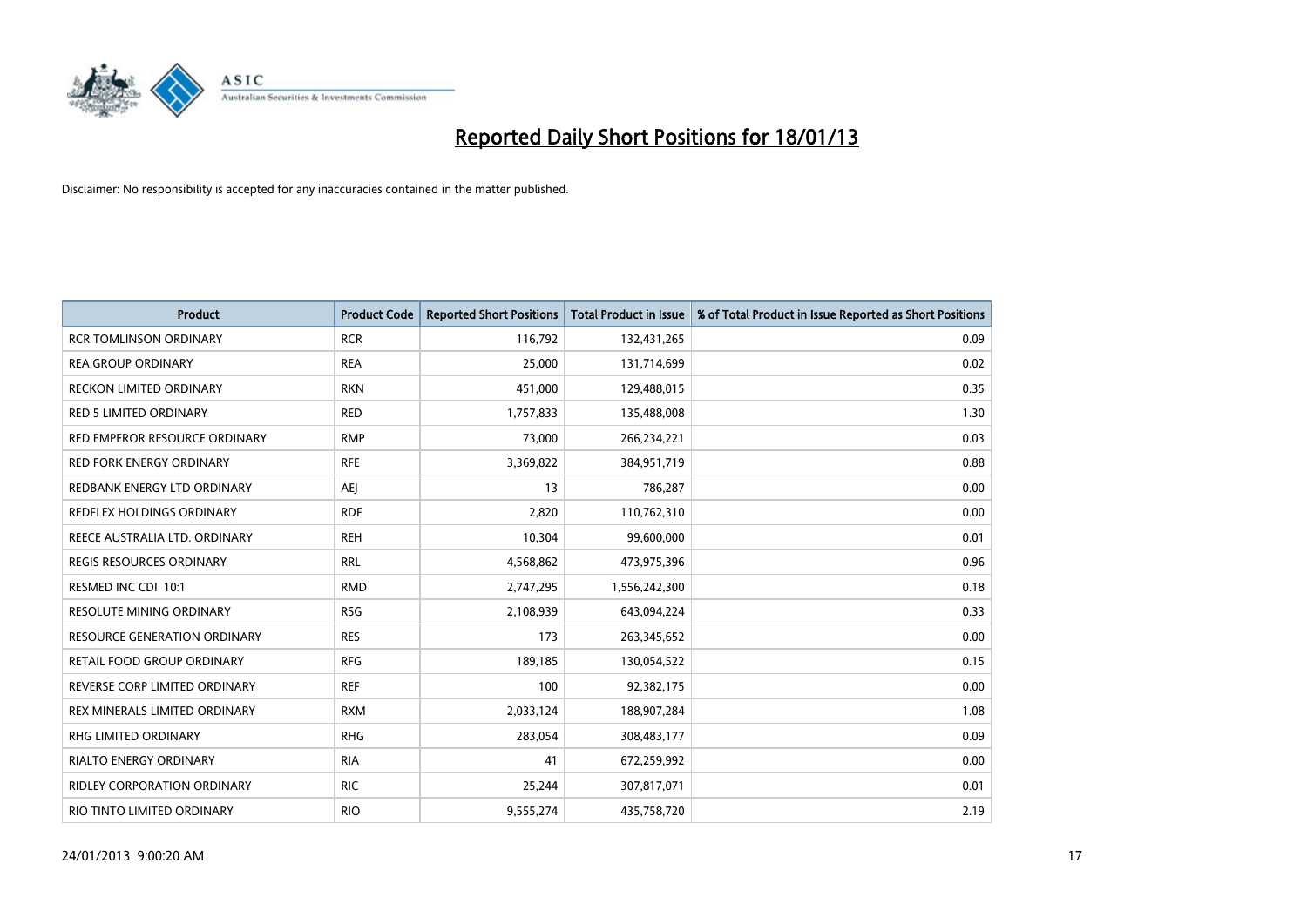

| <b>Product</b>                        | <b>Product Code</b> | <b>Reported Short Positions</b> | <b>Total Product in Issue</b> | % of Total Product in Issue Reported as Short Positions |
|---------------------------------------|---------------------|---------------------------------|-------------------------------|---------------------------------------------------------|
| ROC OIL COMPANY ORDINARY              | <b>ROC</b>          | 972,765                         | 683,235,552                   | 0.14                                                    |
| RURALCO HOLDINGS ORDINARY             | <b>RHL</b>          | 12,000                          | 55,019,284                    | 0.02                                                    |
| SAI GLOBAL LIMITED ORDINARY           | SAI                 | 4,969,592                       | 206,944,724                   | 2.40                                                    |
| SALMAT LIMITED ORDINARY               | <b>SLM</b>          | 487,976                         | 159,812,799                   | 0.31                                                    |
| SAMSON OIL & GAS LTD ORDINARY         | SSN                 | 3,910,000                       | 1,865,384,154                 | 0.21                                                    |
| SANDFIRE RESOURCES ORDINARY           | <b>SFR</b>          | 1,759,010                       | 153,524,301                   | 1.15                                                    |
| <b>SANTOS LTD ORDINARY</b>            | <b>STO</b>          | 4,438,612                       | 958,886,565                   | 0.46                                                    |
| SARACEN MINERAL ORDINARY              | SAR                 | 7,241,160                       | 595,217,424                   | 1.22                                                    |
| SCA PROPERTY GROUP STAPLED SECURITIES | <b>SCP</b>          | 7,829,828                       | 585,455,114                   | 1.34                                                    |
| SEDGMAN LIMITED ORDINARY              | <b>SDM</b>          | 242,211                         | 217,623,797                   | 0.11                                                    |
| SEEK LIMITED ORDINARY                 | <b>SEK</b>          | 13,139,572                      | 337,101,307                   | 3.90                                                    |
| SENEX ENERGY LIMITED ORDINARY         | <b>SXY</b>          | 2,661,931                       | 1,140,304,837                 | 0.23                                                    |
| SERVICE STREAM ORDINARY               | <b>SSM</b>          | 5,018                           | 283,418,867                   | 0.00                                                    |
| SEVEN GROUP HOLDINGS ORDINARY         | <b>SVW</b>          | 4,343,286                       | 307,410,281                   | 1.41                                                    |
| SEVEN WEST MEDIA LTD ORDINARY         | <b>SWM</b>          | 20,925,973                      | 999,160,872                   | 2.09                                                    |
| SIGMA PHARMACEUTICAL ORDINARY         | <b>SIP</b>          | 6,050,507                       | 1,169,236,730                 | 0.52                                                    |
| SILEX SYSTEMS ORDINARY                | <b>SLX</b>          | 1,099,435                       | 170,232,464                   | 0.65                                                    |
| SILVER CHEF LIMITED ORDINARY          | SIV                 | 13,414                          | 27,222,919                    | 0.05                                                    |
| SILVER LAKE RESOURCE ORDINARY         | <b>SLR</b>          | 1,320,698                       | 379,048,750                   | 0.35                                                    |
| SIMS METAL MGMT LTD ORDINARY          | <b>SGM</b>          | 8,181,811                       | 204,296,106                   | 4.00                                                    |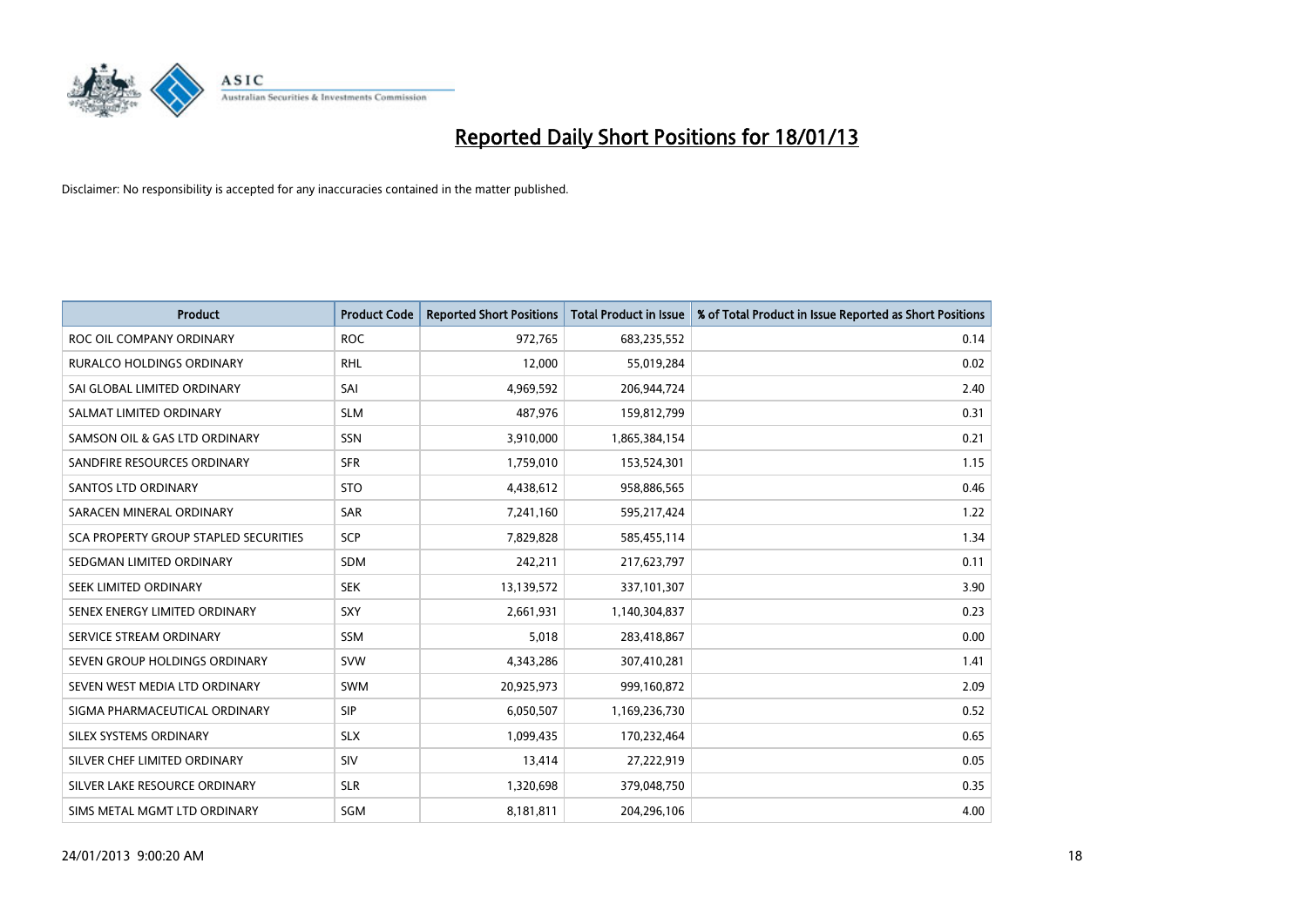

| <b>Product</b>                           | <b>Product Code</b> | <b>Reported Short Positions</b> | <b>Total Product in Issue</b> | % of Total Product in Issue Reported as Short Positions |
|------------------------------------------|---------------------|---------------------------------|-------------------------------|---------------------------------------------------------|
| SINGAPORE TELECOMM. CHESS DEPOSITARY INT | <b>SGT</b>          | 3,994,901                       | 174,261,546                   | 2.29                                                    |
| SIRIUS RESOURCES NL ORDINARY             | <b>SIR</b>          | 117,642                         | 223,434,586                   | 0.05                                                    |
| SIRTEX MEDICAL ORDINARY                  | <b>SRX</b>          | 324,663                         | 55,768,136                    | 0.58                                                    |
| SKILLED GROUP LTD ORDINARY               | <b>SKE</b>          | 5,986,506                       | 233,487,276                   | 2.56                                                    |
| <b>SKY NETWORK ORDINARY</b>              | <b>SKT</b>          | 30,000                          | 389,139,785                   | 0.01                                                    |
| SKYCITY ENT GRP LTD ORDINARY             | <b>SKC</b>          | 110,101                         | 576,958,340                   | 0.02                                                    |
| <b>SLATER &amp; GORDON ORDINARY</b>      | SGH                 | 45,105                          | 170,537,215                   | 0.03                                                    |
| SMS MANAGEMENT, ORDINARY                 | <b>SMX</b>          | 1,262,542                       | 69,378,477                    | 1.82                                                    |
| SONIC HEALTHCARE ORDINARY                | <b>SHL</b>          | 3,697,388                       | 396,025,681                   | 0.93                                                    |
| SOUL PATTINSON (W.H) ORDINARY            | SOL                 | 10,799                          | 239,395,320                   | 0.00                                                    |
| SOUTH BOULDER MINES ORDINARY             | <b>STB</b>          | 136,195                         | 127,952,826                   | 0.11                                                    |
| SP AUSNET STAPLED SECURITIES             | <b>SPN</b>          | 4,743,881                       | 3,367,543,113                 | 0.14                                                    |
| SPARK INFRASTRUCTURE STAPLED NOTE & UNIT | SKI                 | 37,256,574                      | 1,326,734,264                 | 2.81                                                    |
| SPDR 200 FUND ETF UNITS                  | <b>STW</b>          | 54,773                          | 47,451,346                    | 0.12                                                    |
| SPECIALTY FASHION ORDINARY               | <b>SFH</b>          | 2,578,941                       | 192,236,121                   | 1.34                                                    |
| ST BARBARA LIMITED ORDINARY              | <b>SBM</b>          | 4,813,233                       | 488,074,077                   | 0.99                                                    |
| STANMORE COAL LTD ORDINARY               | <b>SMR</b>          | 32,870                          | 207,827,090                   | 0.02                                                    |
| STARPHARMA HOLDINGS ORDINARY             | SPL                 | 6,718,941                       | 283,640,060                   | 2.37                                                    |
| STHN CROSS MEDIA ORDINARY                | <b>SXL</b>          | 16,054,265                      | 704,858,524                   | 2.28                                                    |
| STOCKLAND UNITS/ORD STAPLED              | SGP                 | 23,872,294                      | 2,202,657,963                 | 1.08                                                    |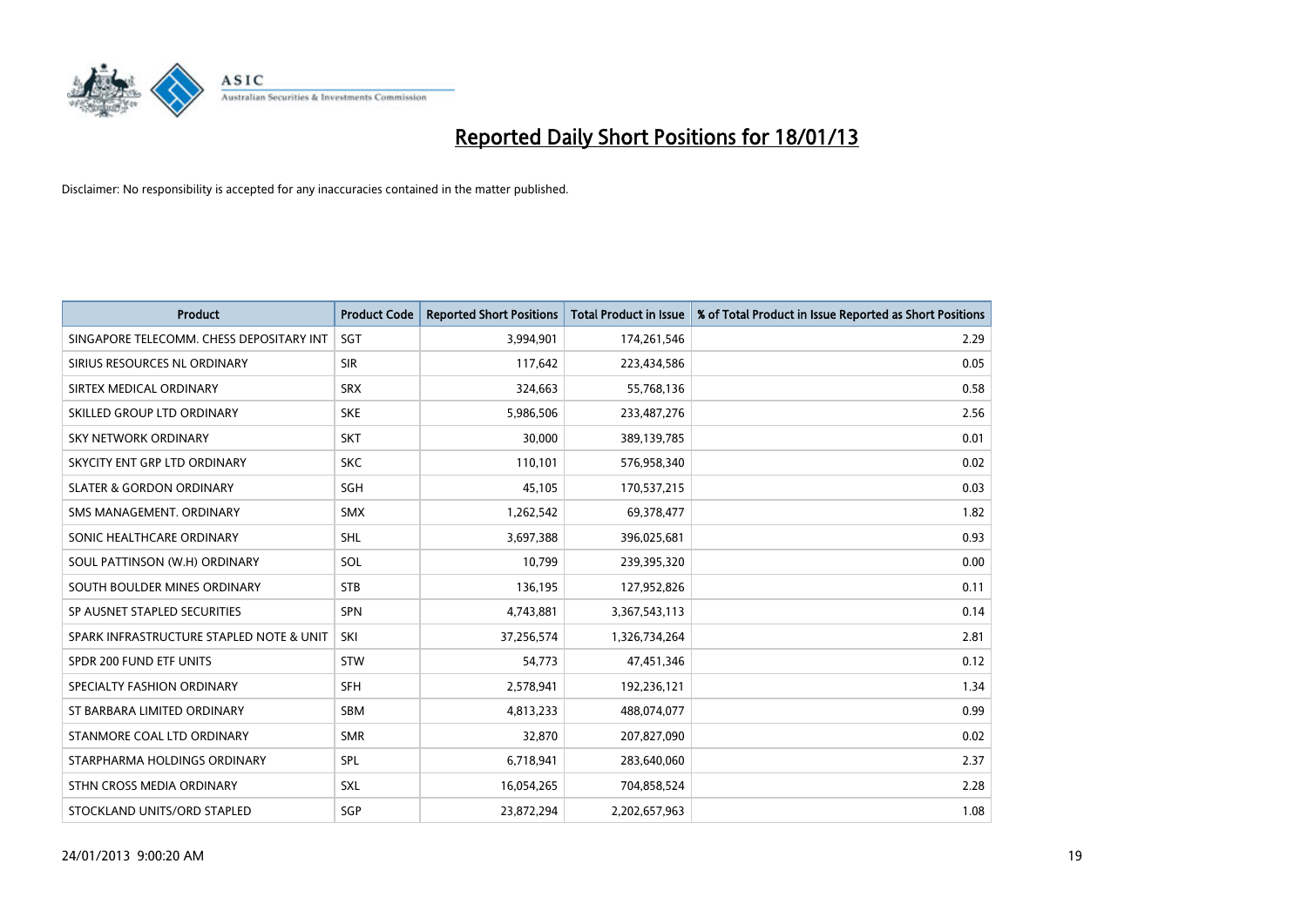

| <b>Product</b>                       | <b>Product Code</b> | <b>Reported Short Positions</b> | <b>Total Product in Issue</b> | % of Total Product in Issue Reported as Short Positions |
|--------------------------------------|---------------------|---------------------------------|-------------------------------|---------------------------------------------------------|
| STRAITS RES LTD. ORDINARY            | SRQ                 | 69,907                          | 1,164,150,159                 | 0.01                                                    |
| STW COMMUNICATIONS ORDINARY          | SGN                 | 67,339                          | 403,828,512                   | 0.02                                                    |
| SUNCORP GROUP LTD ORDINARY           | <b>SUN</b>          | 9,396,892                       | 1,286,600,980                 | 0.73                                                    |
| SUNDANCE ENERGY ORDINARY             | <b>SEA</b>          | 4,675,763                       | 278,765,141                   | 1.68                                                    |
| SUNDANCE RESOURCES ORDINARY          | <b>SDL</b>          | 3,207,385                       | 3,066,227,034                 | 0.10                                                    |
| SUNLAND GROUP LTD ORDINARY           | <b>SDG</b>          | 111,896                         | 189,417,674                   | 0.06                                                    |
| SUPER RET REP LTD ORDINARY           | <b>SUL</b>          | 549,184                         | 196,382,811                   | 0.28                                                    |
| SYD AIRPORT STAPLED US PROHIBIT.     | <b>SYD</b>          | 7,466,155                       | 1,861,210,782                 | 0.40                                                    |
| SYRAH RESOURCES ORDINARY             | <b>SYR</b>          | 19,127                          | 134,867,089                   | 0.01                                                    |
| <b>TABCORP HOLDINGS LTD ORDINARY</b> | <b>TAH</b>          | 13,491,401                      | 734,015,737                   | 1.84                                                    |
| TANAMI GOLD NL ORDINARY              | <b>TAM</b>          | 194,162                         | 261,132,677                   | 0.07                                                    |
| TAP OIL LIMITED ORDINARY             | <b>TAP</b>          | 342,273                         | 241,295,311                   | 0.14                                                    |
| TASSAL GROUP LIMITED ORDINARY        | <b>TGR</b>          | 68,120                          | 146,304,404                   | 0.05                                                    |
| <b>TATTS GROUP LTD ORDINARY</b>      | <b>TTS</b>          | 6,043,053                       | 1,386,103,541                 | 0.44                                                    |
| <b>TECHNOLOGY ONE ORDINARY</b>       | <b>TNE</b>          | 57,386                          | 306,620,955                   | 0.02                                                    |
| TELECOM CORPORATION ORDINARY         | <b>TEL</b>          | 6,599,301                       | 1,824,673,847                 | 0.36                                                    |
| TELSTRA CORPORATION. ORDINARY        | <b>TLS</b>          | 24,764,483                      | 12,443,074,357                | 0.20                                                    |
| TEN NETWORK HOLDINGS ORDINARY        | <b>TEN</b>          | 132,018,359                     | 2,312,328,771                 | 5.71                                                    |
| TERANGA GOLD CORP CDI 1:1            | <b>TGZ</b>          | 183,608                         | 174,121,625                   | 0.11                                                    |
| TEXON PETROLEUM LTD ORDINARY         | <b>TXN</b>          | 69,578                          | 245,339,848                   | 0.03                                                    |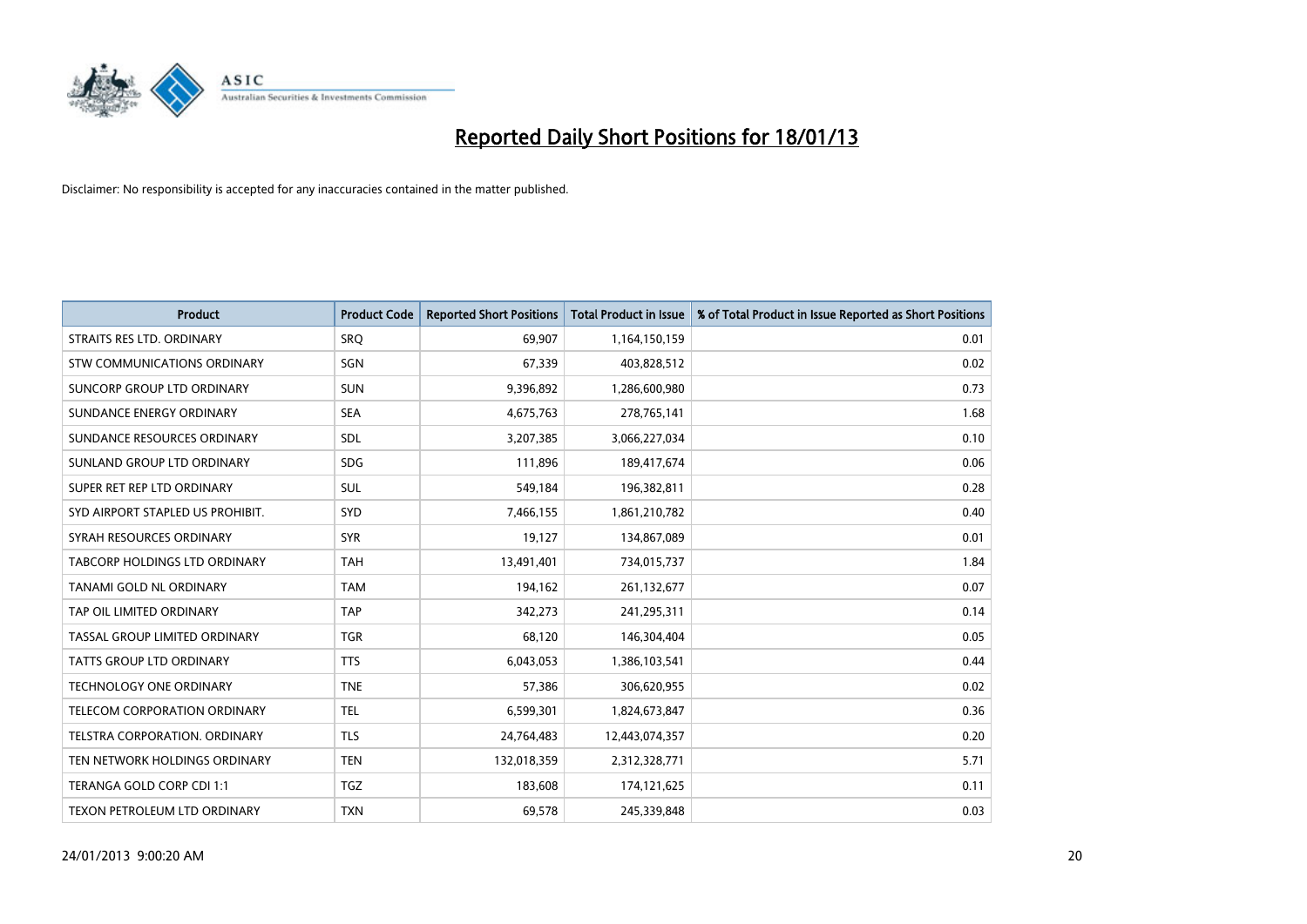

| <b>Product</b>                       | <b>Product Code</b> | <b>Reported Short Positions</b> | <b>Total Product in Issue</b> | % of Total Product in Issue Reported as Short Positions |
|--------------------------------------|---------------------|---------------------------------|-------------------------------|---------------------------------------------------------|
| THE REJECT SHOP ORDINARY             | <b>TRS</b>          | 2,563,742                       | 26,092,220                    | 9.83                                                    |
| THORN GROUP LIMITED ORDINARY         | <b>TGA</b>          | 640,447                         | 146,784,042                   | 0.44                                                    |
| <b>TIGER RESOURCES ORDINARY</b>      | <b>TGS</b>          | 2,236,526                       | 673,470,269                   | 0.33                                                    |
| TOLL HOLDINGS LTD ORDINARY           | <b>TOL</b>          | 33,021,601                      | 717,133,875                   | 4.60                                                    |
| TOX FREE SOLUTIONS ORDINARY          | <b>TOX</b>          | 976,107                         | 115,989,858                   | 0.84                                                    |
| TPG TELECOM LIMITED ORDINARY         | <b>TPM</b>          | 3,000,548                       | 793,808,141                   | 0.38                                                    |
| TRADE ME GROUP ORDINARY              | <b>TME</b>          | 596,888                         | 396,017,568                   | 0.15                                                    |
| TRANSFIELD SERVICES ORDINARY         | <b>TSE</b>          | 4,397,144                       | 512,457,716                   | 0.86                                                    |
| TRANSPACIFIC INDUST, ORDINARY        | <b>TPI</b>          | 8,293,094                       | 1,578,563,490                 | 0.53                                                    |
| TRANSURBAN GROUP TRIPLE STAPLED SEC. | <b>TCL</b>          | 5,670,178                       | 1,478,639,966                 | 0.38                                                    |
| TREASURY WINE ESTATE ORDINARY        | <b>TWE</b>          | 18,050,414                      | 647,227,144                   | 2.79                                                    |
| TROY RESOURCES LTD ORDINARY          | <b>TRY</b>          | 54,547                          | 91,318,649                    | 0.06                                                    |
| UGL LIMITED ORDINARY                 | UGL                 | 6,609,952                       | 166,315,038                   | 3.97                                                    |
| UXC LIMITED ORDINARY                 | <b>UXC</b>          | 1,261,830                       | 308,056,885                   | 0.41                                                    |
| <b>VENTURE MINERALS ORDINARY</b>     | <b>VMS</b>          | 227,760                         | 287,320,170                   | 0.08                                                    |
| VIRGIN AUS HLDG LTD ORDINARY         | VAH                 | 42,573,818                      | 2,455,775,111                 | 1.73                                                    |
| <b>VOCUS COMMS LTD ORDINARY</b>      | <b>VOC</b>          | 83,284                          | 77,111,341                    | 0.11                                                    |
| WATPAC LIMITED ORDINARY              | <b>WTP</b>          | 7,803                           | 184,332,526                   | 0.00                                                    |
| <b>WDS LIMITED ORDINARY</b>          | <b>WDS</b>          | $\overline{7}$                  | 144,740,614                   | 0.00                                                    |
| <b>WEBIET LIMITED ORDINARY</b>       | <b>WEB</b>          | 194,016                         | 78,010,374                    | 0.25                                                    |